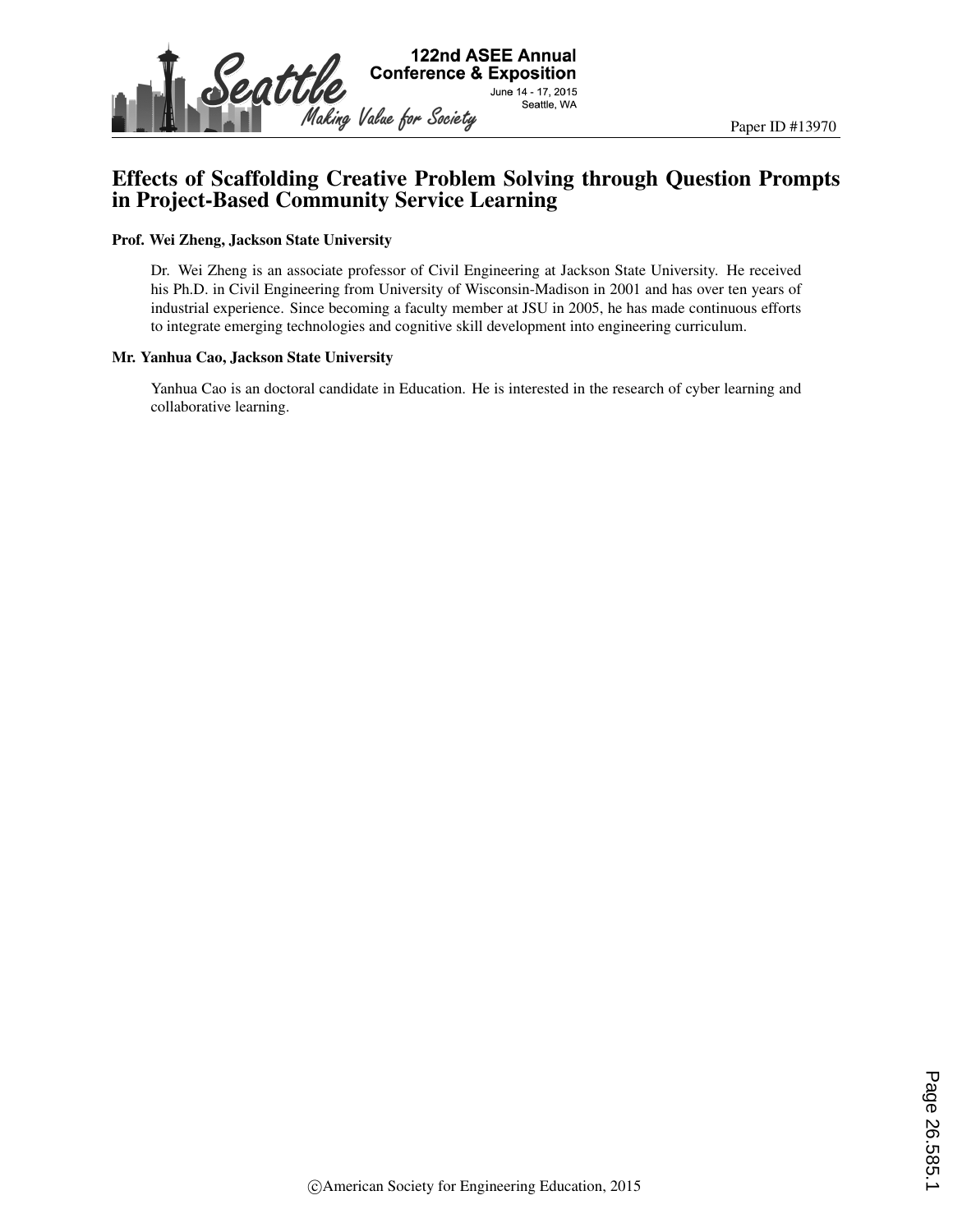# **Effects of Scaffolding Creative Problem Solving through Question Prompts in Project-Based Community Service Learning Abstract**

This paper presents impacts of a proposed instructional framework of scaffolding creative problem solving through question prompts in project-based community service learning on students' learning dispositions and outcomes. The presented results were obtained based on analysis of the collected data from students in the past implementation. The participants were freshmen from a historical black university, who were registered in a general entry course that requires the community service. Through different delivery methods - seminar (or traditional lecture), online learning materials, and online materials with emailed prompts, the scaffolding was provided to participants as additional course instructions with meta-cognitive prompts, procedural prompts, elaboration prompts, and reflective prompts, as well as prompts of creative problem solving strategies. While a previously published ASEE conference paper reported the correlations among application of question prompts, students' learning process and learning outcomes of their project-based community service learning based on collected students' learning data, this paper reveals impacts of the scaffolding through different delivery approaches on students' perceptions on creative problem solving, self-efficacy, identity, and application of creativity strategies. It also confirms the correlation among application of prompts and students' learning process and learning outcomes, and compares the available results of data analysis from two implementation years. The results from data analysis indicate that scaffolding creative problem solving through freshmen's project-based service learning may in general enhance student's self-efficacy, strategies application, and interest in engineering. Among three intervention approaches, the traditional seminar approach to introducing creative strategies and question prompts may particularly promote students to apply cognitive strategies and questions prompts and enhance their confidence in their ability. The online learning of creative strategies and question prompts may be more effective in scaffolding students' learning process and enhancing students' learning outcomes. The online learning with emailed prompts may be more effective in fostering students' self-efficacy and learning of methodology, and strengthening their interest in creativity and engineering, as well as their career identity.

# **1. Introduction**

Nurturing creativity and metacognitive skills of undergraduate students is critical for U.S. to maintain its global competitiveness, economic prosperity, and security. Creativity is defined by some cognitive researchers as the introduction of new variables, significant leaps, or novel connection, and is a process resulting in a novel products<sup>1,2</sup>. Torrance concluded three characteristics of creativity: originality, idea fluency, and flexibility, and claimed that every person has his or her creativity and that creativity could be cultivated<sup>3</sup>. Amabile established a psychological model of creativity that includes four factors: intrinsic motivation, domain knowledge, creative skills, and environment<sup>4</sup>. Metacognition refers to the awareness of and reflection on one's learning process and is higher-order mental processes<sup>5,6</sup>. Metacognition includes making plans for learning and applying appropriate strategies to acquire information, solve problem, and evaluate the result and the process of learning<sup>6</sup>. Metacognition consists of two main components: metacognitive knowledge and metacognitive experiences<sup>7</sup>. Previous studies have proved that metacognitive training can significantly improve students' academic performance $8.9$ .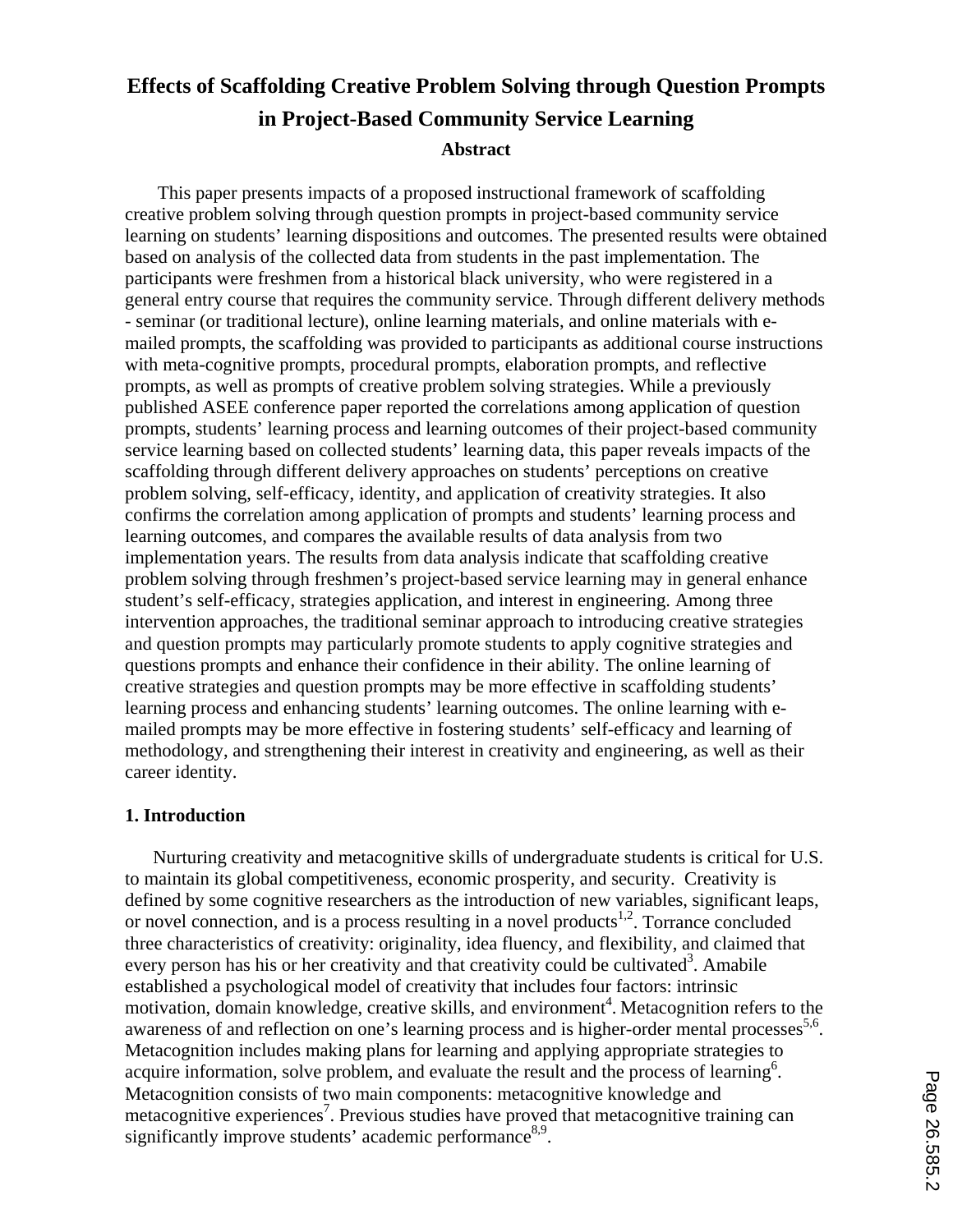Creative problem solving skills can be defined as an approach to innovatively identify and solve problems and are frequently emphasized in engineering design. The process of engineering design can be described as repeated cycles of a multiple-phase model: defining the problem, gathering pertinent information, generating multiple solutions, analyzing and selecting a solution, and testing and implementing the solution. Thus, engineering design is frequently employed to foster students' creativity development 10,11,12. Cropley demonstrated the effectiveness of lectures on creativity in promoting students' innovation in the machine  $design^{13}$ .

Many faculty members have recognized the importance of creative problem solving skills. However, they may not know and adopt the findings from educational research on such skill development into their course instructions to foster creativity and metacognitive skill development for their students, or may not have opportunity to provide explicitly such instruction for nurturing this skill development due to limited time and over-packed course contents. As a result, traditional education in science, technology, engineering, and mathematics (STEM) usually overemphasized on memorization of knowledge and procedures rather than higher-order thinking skills, such as creative problem skills <sup>14</sup>. Most students did not receive explicit instructions on development of creativity and metacognitve skills from their instructors in their major courses $^{15}$ .

The problem-based service learning (PBSL) may offer unique opportunities different from the traditional learning for students to face real world problems that may demand innovative solution through creative problem solving processes. Thus, the PBSL may be utilized as a platform to develop creativity and metacognitive skills of students. Nevertheless, students may not spontaneously develop their creative problem solving skills or may not know how to effectively develop innovative solution. Thus, the instructional support or scaffolding may be provided to students to provoke or guide their creative problem solving processes, particularly in their PBSL. A commonly used scaffolding method for indirectly guiding the assessment and regulation of learners' learning and problem solving processes is prompts<sup>16</sup>. Rosenshine and Meister proved the advantages of the use of question prompts in directing students' attention to important aspects of the problem, activating their schema, eliciting their explanations, and prompting them for self-monitoring and self-reflection<sup>17</sup>. Davis and Linn also found that reflective prompts nurtured students' knowledge integration and encouraged reflection<sup>18</sup>.

Even though there are many claimed beneficial outcomes for students from the projectbased service learning (PBSL), there is limited research that provides data-based evidence to support these claims. McCormick et al. <sup>19</sup> had made prior efforts in this area and first conducted experimental studies to test the hypothesis that PBSL can serve as a mechanism that can allows students to develop the necessary problem solving skills. Their studies used four-open-ended questions to evaluate the analytical skills, practical skills, creative skills of students who participated in PBSL  $(N=11)$  and compared them with those of students who did not participated in PBSL  $(N=33)$ . The test results indicate that students with the PBSL experience had a higher skills level than those who have not had a PBSL. However, they suggested that the conclusion from their studies required further evaluation on larger sample with more diverse group of students, and further research should also identify if the amount experience and the students' personal background play significant roles that affects the test results $^{19}$ .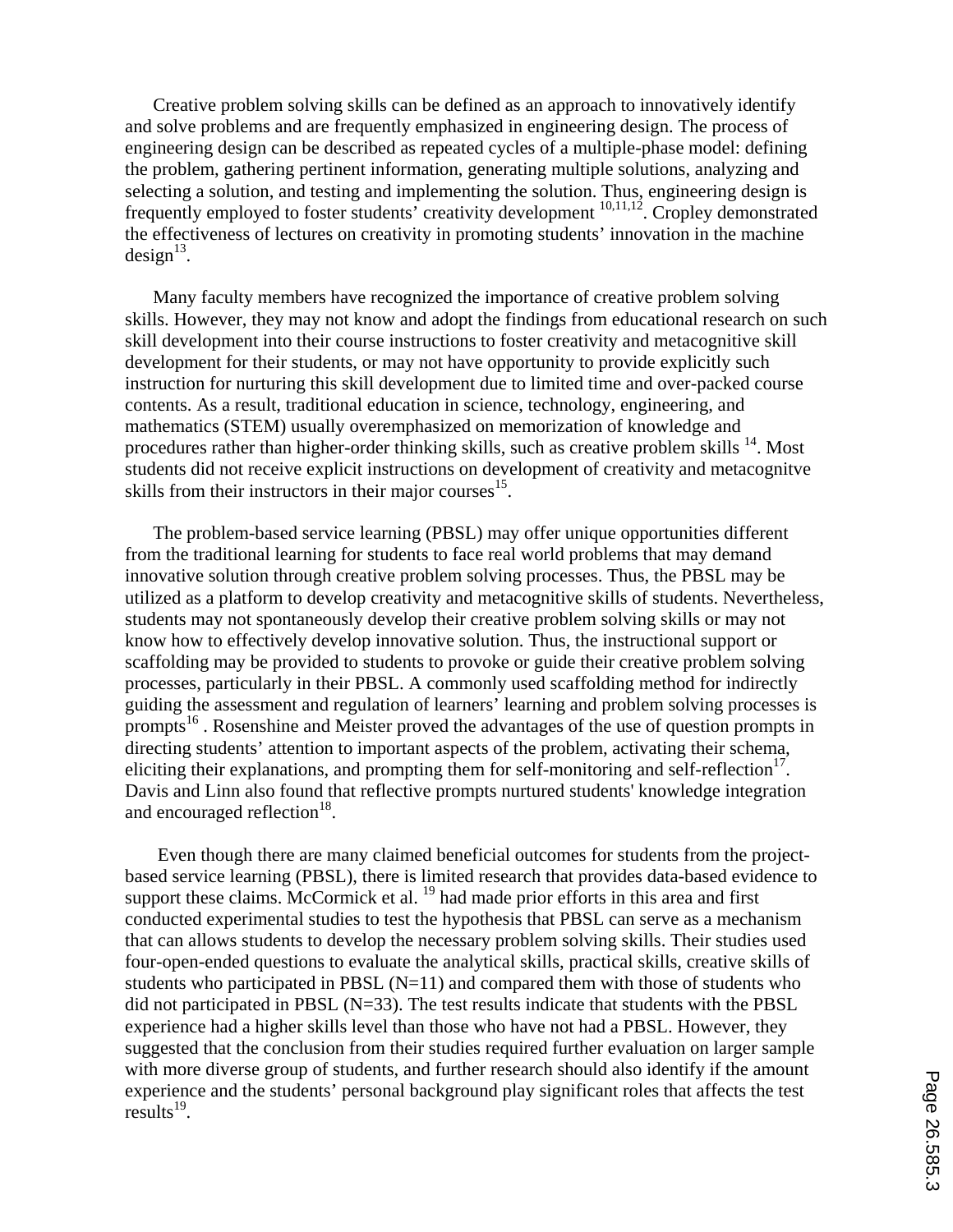While a previously published ASEE conference paper reported the certain correlations among students' application of question prompts, and their learning process and learning outcomes of the project-based community service learning based on the first year implementation<sup>20</sup>, this paper attempts to reveal impacts of scaffolding creative problem solving through question prompts on students' perception on creative problem solving, selfefficacy, identity, and application of creative strategies based on data collected from the subsequent year implementation. This extended work furthered the existing correlation analysis of scaffolding creative problem solving through question prompts. This work is continuously conducted among freshmen within a historical black university. It is expected that its findings may offer useful guideline for the education practice through PBSL for fostering creative problem solving skills with those minority students.

|                 | Treatment        |         |                 |                               |                  |  |  |  |  |  |  |
|-----------------|------------------|---------|-----------------|-------------------------------|------------------|--|--|--|--|--|--|
| Student Group   | Service learning | Seminar | Online learning | Question prompt<br>repository | e-mailed prompts |  |  |  |  |  |  |
| A(Control)      |                  |         |                 |                               |                  |  |  |  |  |  |  |
| B(Intervention) |                  |         |                 |                               |                  |  |  |  |  |  |  |
| C(Intervention) |                  |         |                 |                               |                  |  |  |  |  |  |  |
| D(Intervention) |                  |         |                 |                               |                  |  |  |  |  |  |  |

|  |  |  |  | Table 1 Research Participants for Intervention in the Freshmen Service Learning Per Year |  |
|--|--|--|--|------------------------------------------------------------------------------------------|--|
|  |  |  |  |                                                                                          |  |

# **2. Methodology**

The research was carried out at a historically black university where about 90% of students are African American. All students registered in an entry-level course - University Success 100 at authors' institution were required to participate in community service. The research participants were students from several selected courses of University Success 100, whose instructors agreed to adopt the proposed scaffolding as additional instructions for their courses. As a part of course assignment, the students from those courses were required to identify the problem needed to be solved in their community service sites, collaborate with their team members, design innovative solutions to the problems, and evaluate and reflect the process in their community service learning projects. In 2013 implementation, totally 9 classes consisting of 411 students were involved. Each class was randomly assigned into one of four groups and provided with scaffoldings through different approaches except the classes assigned as a control group. Those students' participation in the self-report survey is voluntary. The research plan was reviewed and approved by the IRB at the authors' institution.

Thus, four groups of classes were formed with the same requirement for service learning project and different instruction approaches as shown in Table 1. This aimed to make the intervention easily implemented and collect more valid data. All Students in the course were provided with printed copies of community service learning project requirements and grading criterions. The project assignment required students to write their learning journals to help them review their thinking process and reveal their application of creative thinking skills in the process of their community service learning, and complete their final project reports to present their projects. Detailed requirements for the problem-based service learning can be retrieved from the previously published ASEE conference paper by Zheng et al.<sup>20</sup>

The different types of scaffolding were provided to students in different class sessions during the period of their community service learning over the fall semester. The different scaffolding is shown in Table 1. The Group A was control group and was not provided with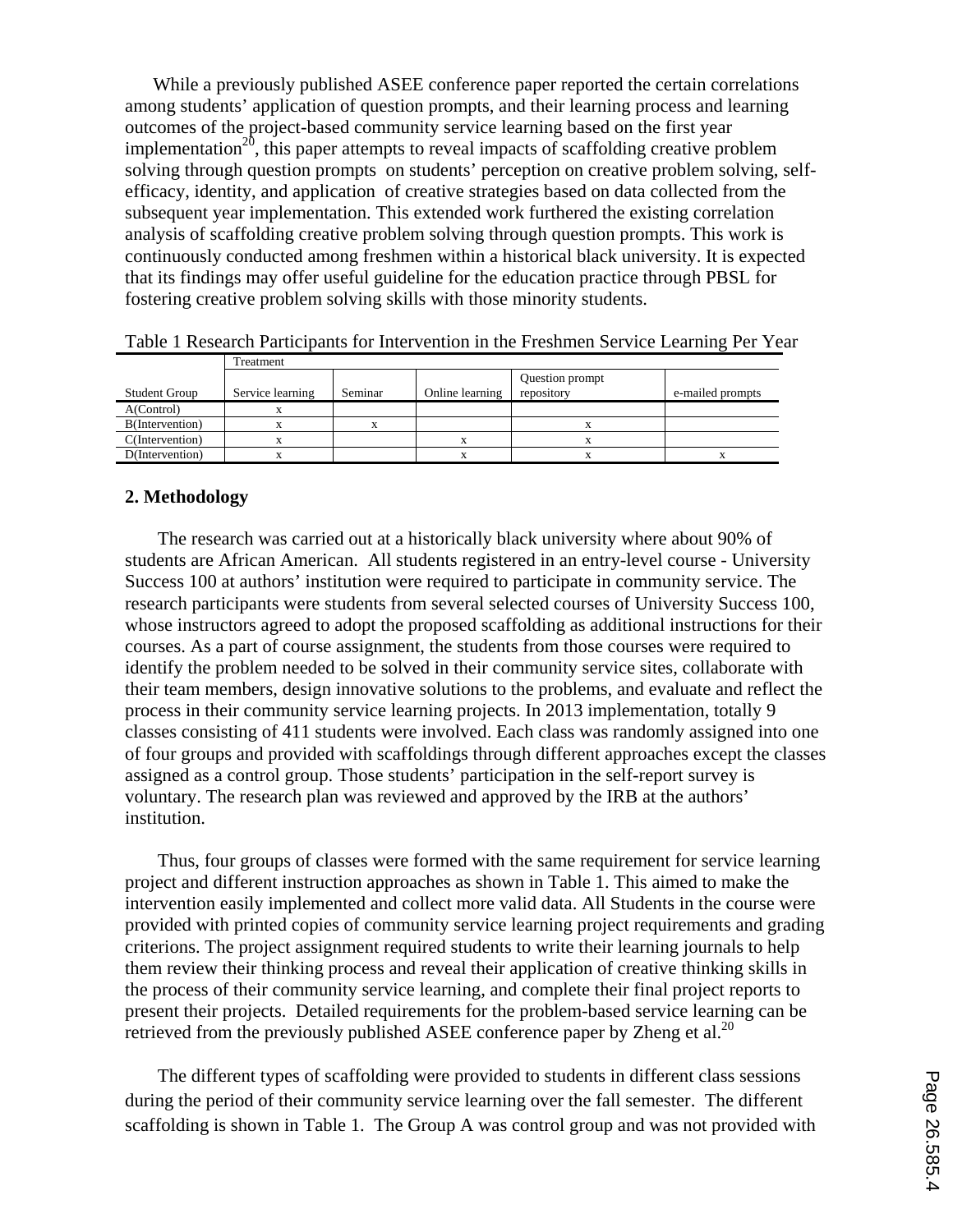no scaffolding. The Group B was provided with one seminar and the printed handouts on how to think creatively in their study and daily life, as well as question prompts for creative problem solving. The Group C provided with the online reading materials, which was the same as those printed handouts provided for the Group B. The group D received the online materials same as those provided to the Group B, as well as regular e-mails on the question prompts sent by the research team to remind students to use those prompts during their service learning process. The provided question prompts included metacognitive, procedural elaboration, reflective and creative problem solving prompts, which can be found in the previously published ASEE conference paper by Zheng et al.<sup>20</sup>

### **3. Data collection and results from data analysis**

The presented data were obtained through students' self-report surveys, as well as students' learning journals and project reports submitted to instructors. Those self-report surveys were developed by authors based on various accepted instruments, and asked students to rate each survey item in the 1-5 Likert scale. Those survey items can be found from the result tables in the subsequent sections, including those on students' perception related to creativity and their learning creativity in both the pre-test phase and the post-test phase, as well as those on students' satisfaction and utilization of question prompts for selfregulated learning and creative problem in the post-test phase. In addition, students were surveyed on their preferred approaches and formats for delivering the scaffolding in the posttest phase. A rubric had been developed for coding the collected learning process journals and project reports  $^{20}$ . The coding results were used for assessing students' process and outcomes of creative problem solving in their project-based service learning project.

### **3.1 Perception change among students from the intervention group and control group**

Students' perception change was measured by the difference between the pretest and the posttest and analyzed by using T-test. Results from the analysis are tabulated in Table 4.1-1 and Table 4.1-2 for the invention group and the control group respectively. Comparisons between the pretests and posttests of the perception survey of the intervention groups (Group B, C, and D) showed that (see Table 4.1-1) there were increase with a statistical significance in two survey items: "Learned creativity in class" and "Self-awareness of creativity strategies" with the effect size of 0.19 and 0.33, while there were not such significant increase for students in the control group (see Table 4.1-2). Those results indicate the proposed interventions through question prompts have the positive impacts on students' learning creativity and their awareness of creativity strategies. It also be noted that the students in the intervention groups indicate the increase of their perception on "methodology and strategies" of creativity and "utilizing creativity strategies", while the students in the control group experienced no change or even decrease in those two measurements respectively. This may also indicate the potential positive impacts of the intervention on students.

Comparison between the intervention groups and control group also indicate that students from both groups experienced the decrease with a statistical significance in their perception of their improved creativity. This may suggest that the proposed intervention through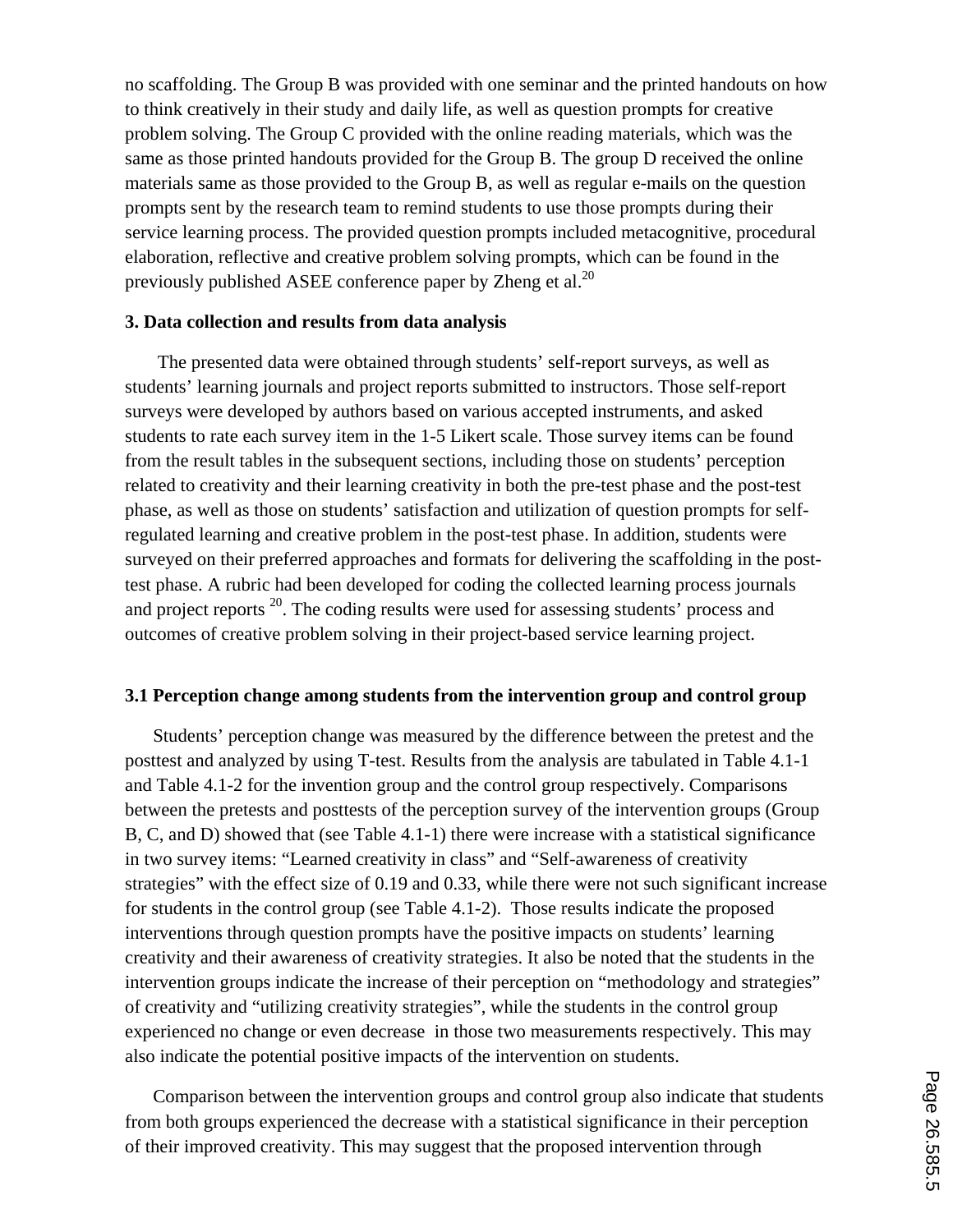question prompts might not have impact on students' perception on their increased creativity. Furthermore, students in the intervention groups demonstrated the increase with a statistical significance in their perception on "Fixed intelligence", while the students in the control group did not change significantly in this measurement. This may imply that the intervention might have the impact of enhancing students' belief that the intelligent is fixed and inborn and can not be changed.

Students in intervention groups reported the increase in "learned creativity in class" and "self-awareness of creativity strategies". On other hand, they indicated their decrease in "creativity improvement with instruction", and their increase in "Belief in fixed intelligence". Those results seem contradict, but actually can be consistent. This can be explained as follows: if some students found these creativity strategies were beyond their capacity and can not be mastered, they might become more believed in fixed intelligence. If other students found that these creativity strategies were easy for them, their expectations for learning might not be met. Both cases could lead to the decrease in their perception of "creativity improvement with instruction" and increase in their "belief in fixed intelligence".

|                                             | Pretest |      | Posttest       |      |             |              |
|---------------------------------------------|---------|------|----------------|------|-------------|--------------|
| Factors                                     | M1      | SD1  | M <sub>2</sub> | SD2  | Effect size | $\mathbf{t}$ |
| 1. Interests in engineering                 | 2.40    | 1.48 | 2.44           | 1.51 | 0.02        | 0.42         |
| 2. Pursuing engineering                     | 2.27    | 1.54 | 2.34           | 1.59 | 0.04        | 0.99         |
| 3. Creative person                          | 3.92    | 0.94 | 3.99           | 0.97 | 0.07        | 1.05         |
| 4. Knowing about creativity                 | 3.99    | 0.90 | 4.25           | 2.33 | 0.11        | 1.41         |
| 5. Taught creativity in class               | 3.47    | 1.10 | 3.60           | 1.12 | 0.12        | 1.51         |
| 6. Learned creativity in class              | 3.43    | 1.13 | 3.64           | 1.07 | 0.19        | $2.29*$      |
| 7. Creativity improvement with instruction  | 4.15    | 0.99 | 3.95           | 1.03 | $-0.20$     | $-2.29*$     |
| 8. Methodology and strategies               | 3.26    | 1.13 | 3.41           | 1.09 | 0.14        | 1.56         |
| 9. Importance of creativity                 | 4.21    | 1.07 | 4.11           | 1.07 | $-0.09$     | $-1.10$      |
| 10. Utilizing creativity strategies         | 3.78    | 0.94 | 3.90           | 1.00 | 0.12        | 1.34         |
| 11. Self awareness of creativity strategies | 2.61    | 1.30 | 3.05           | 1.31 | 0.33        | $3.56***$    |
| 12. Belief in fixed intelligence            | 2.05    | 1.38 | 2.76           | 1.67 | 0.42        | $5.06**$     |

Table 4.1-1 Comparisons between pretest and posttest in the perception survey for intervention groups (n=183)

Note: only changes with \* have statistical significance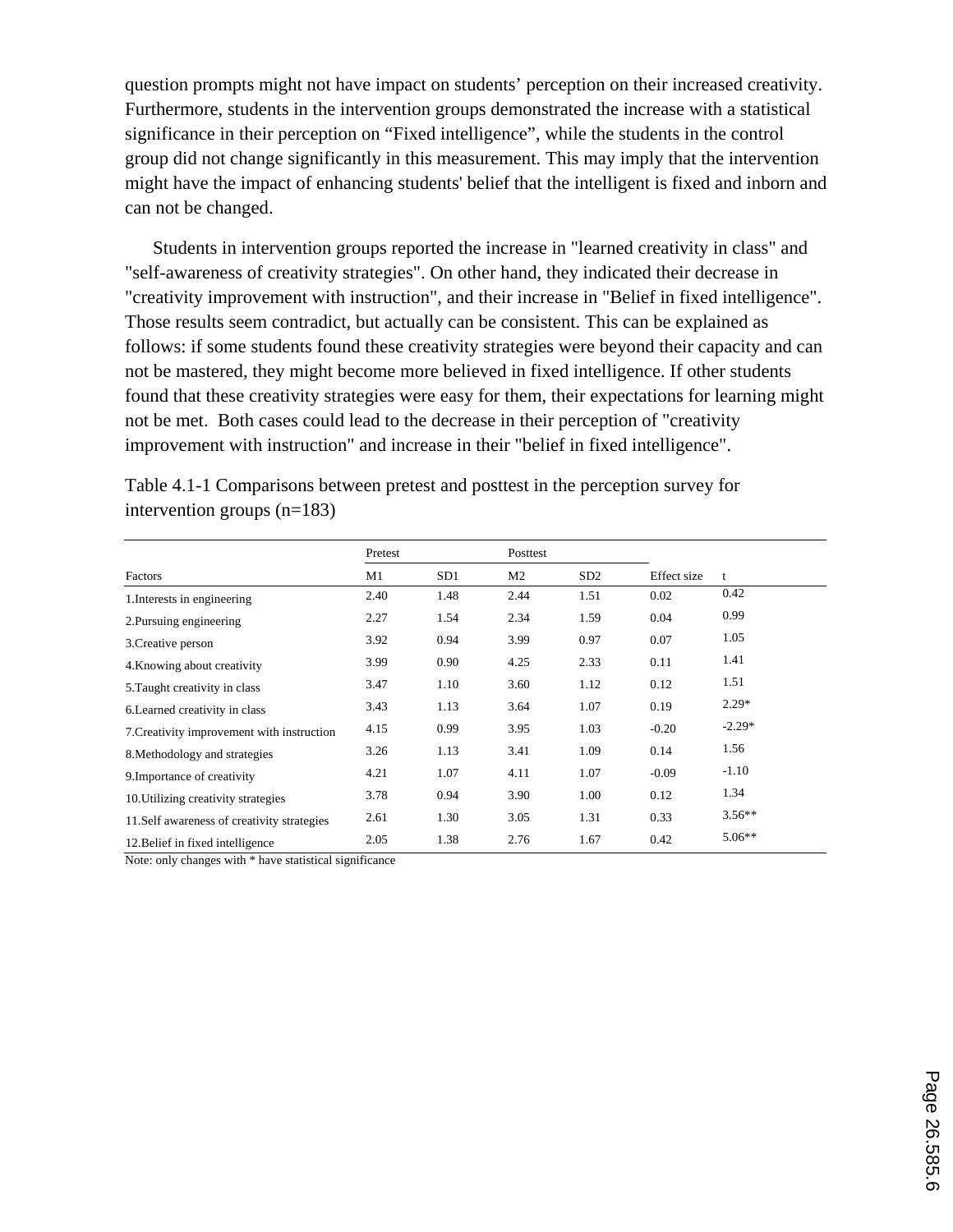|                                             | Pretest |                 | Posttest |      |             |           |
|---------------------------------------------|---------|-----------------|----------|------|-------------|-----------|
| Factors                                     | M1      | SD <sub>1</sub> | M2       | SD2  | Effect size | t         |
| 1. Interests in engineering                 | 2.16    | 1.46            | 2.32     | 1.51 | 0.07        | 0.82      |
| 2. Pursuing engineering                     | 2.06    | 1.48            | 2.19     | 1.47 | 0.06        | 0.78      |
| 3. Creative person                          | 4.16    | 0.86            | 4.26     | 0.89 | 0.02        | 0.65      |
| 4. Knowing about creativity                 | 3.97    | 0.71            | 4.97     | 5.30 | 0.25        | 1.02      |
| 5. Taught creativity in class               | 3.55    | 1.21            | 3.74     | 1.06 | 0.05        | 1.14      |
| 6. Learned creativity in class              | 3.45    | 1.31            | 3.71     | 1.19 | 0.07        | 1.35      |
| 7. Creativity improved                      | 4.32    | 0.91            | 3.81     | 1.05 | $-0.12$     | $-2.63**$ |
| 8. Methodology and strategies               | 3.29    | 1.07            | 3.23     | 1.12 | $-0.02$     | $-0.36$   |
| 9. Importance of creativity                 | 4.13    | 1.12            | 3.87     | 1.28 | $-0.06$     | $-1.25$   |
| 10. Utilizing creativity strategies         | 3.94    | 0.85            | 3.94     | 1.03 | 0.00        | 0.00      |
| 11. Self awareness of creativity strategies | 2.32    | 1.38            | 2.39     | 1.28 | 0.03        | 0.27      |
| 12. Belief in fixed intelligence            | 1.84    | 1.27            | 2.39     | 1.61 | 0.30        | 1.53      |

Table 4.1-2 Comparisons between the pretest and posttest in perception survey for the control group  $(n=31)$ 

Note: only changes with \* have statistical significance

#### **3.2 Impacts from different interventions**

Students' perception change for each intervention groups was measured by the difference between pre-test and post-test and analyzed by using T-test. Results from the analysis are tabulated in Table 4.1-3, 4.1-4, and Table 4.1-5 below for the seminar group, online learning group, and online learning and e-mail reminder group respectively.

Results in Table 4.1-3 demonstrate that the perception changes of students in the seminar group have slightly negative effect size after the seminar intervention. However, students' perception of "methodology and strategies" and "importance of creativity" decreased significantly, while the growth in the perception of "belief in fixed intelligence" was significant. It indicates that most students did not think they gained knowledge of creativity and engineer design approach from the seminar, but they believed more in fixed intelligence.

As indicated in Table 4.1-4, students in the online learning group showed significant increase in their perception of themselves as a "creative person", "knowing about creativity". They also demonstrated significant growth in their perception on "learned creativity in class", knowledge of "methodology and strategies", "self-awareness". In addition, some other factors also had the positive effect size, such as "interests in engineering", "taught creativity in class", "importance of creativity", and "utilizing creativity strategy". Those results indicate that online intervention may be effective in helping students gain knowledge of creativity and utilizing creativity strategies in comparing with the seminar group. However, they also indicated that their increased "belief in fixed intelligence" with a statistical significance.

For the Group of Online Learning with E-mailed Prompts (Group D), Table 4.1-5 shows that the scores on students' perceptions of "learned creativity in class", "methodology and strategies", "self-awareness" in posttest was significantly larger than those in pretest for Group D in the similar way as those shown in the online learning group (Group C), but have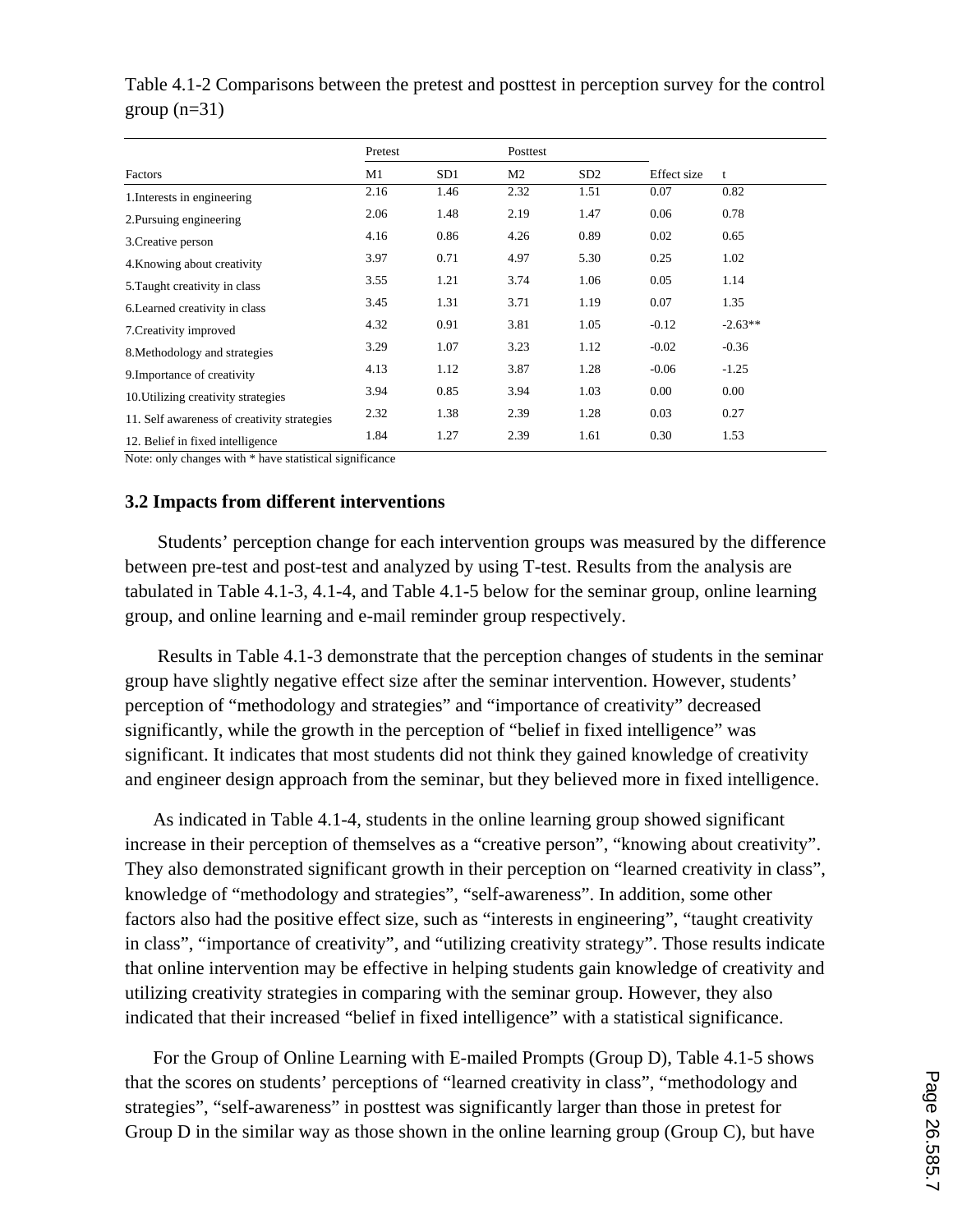even lager effects on them than those in Group C. The results in Table 4.1-5 also indicated significant increase in students' perception of "utilizing creativity strategy", which is not demonstrated among the students in the in the online learning group (Group C). However, students in Group D did not indicate any significant increase in their perception of being "creative person" as the students in the online group did. They may even show the increased "belief in fixed intelligence".

|                                                  | Pretest        |      | Posttest       |      |             |          |
|--------------------------------------------------|----------------|------|----------------|------|-------------|----------|
| Factor                                           | M <sub>1</sub> | SD1  | M <sub>2</sub> | SD2  | Effect size | t        |
| 1. Interests in engineering                      | 2.02           | 1.26 | 2.10           | 1.31 | 0.07        | 0.63     |
| 2. Pursuing engineering                          | 1.90           | 1.29 | 2.00           | 1.45 | 0.07        | 0.79     |
| 3. Creative person                               | 3.90           | 0.93 | 3.83           | 1.05 | $-0.07$     | $-0.51$  |
| 4. Knowing about creativity                      | 3.98           | 0.91 | 3.93           | 0.95 | $-0.05$     | $-0.39$  |
| 5. Taught creativity in class                    | 3.50           | 1.10 | 3.47           | 1.06 | $-0.03$     | $-0.25$  |
| 6. Learned creativity in class                   | 3.53           | 1.11 | 3.45           | 0.98 | $-0.09$     | $-0.52$  |
| 7. Creativity improved                           | 4.09           | 0.98 | 4.10           | 0.95 | 0.02        | 0.11     |
| 8. Methodology and strategies                    | 3.33           | 1.11 | 2.97           | 1.01 | $-0.36$     | $-2.03*$ |
| 9. Importance of creativity                      | 4.33           | 1.03 | 4.00           | 1.14 | $-0.29$     | $-2.05*$ |
| 10. Utilizing creativity strategies              | 3.84           | 0.91 | 3.67           | 1.00 | $-0.17$     | $-1.11$  |
| 11. Self awareness of creativity strategies 2.78 |                | 1.35 | 2.83           | 1.29 | 0.04        | 0.20     |
| 12. Belief in fixed intelligence                 | 2.12           | 1.34 | 2.60           | 1.58 | 0.31        | $2.13*$  |

Table 4.1-3 Comparisons between the pretest and posttest in perception survey for the seminar group (n=58)

Note: only changes with \* have statistical significance

Table 4.1-4 Comparisons between pretest and posttest in perception survey for the online learning group (n=55)

|                                             | Pretest |      | Posttest       |      |               |          |
|---------------------------------------------|---------|------|----------------|------|---------------|----------|
| Factors                                     | M1      | SD1  | M <sub>2</sub> | SD2  | Effect size t |          |
| 1. Interests in engineering                 | 2.49    | 1.45 | 2.56           | 1.45 | 0.05          | 0.51     |
| 2. Pursuing engineering                     | 2.33    | 1.49 | 2.27           | 1.55 | $-0.04$       | $-0.43$  |
| 3. Creative person                          | 3.75    | 1.06 | 4.04           | 0.90 | 0.32          | $2.83**$ |
| 4. Knowing about creativity                 | 3.85    | 1.03 | 4.24           | 0.90 | 0.42          | $2.66**$ |
| 5. Taught creativity in class               | 3.45    | 1.10 | 3.55           | 1.23 | 0.07          | 0.57     |
| 6. Learned creativity in class              | 3.38    | 1.08 | 3.71           | 1.08 | 0.30          | $2.07*$  |
| 7. Creativity improved                      | 4.07    | 0.98 | 3.93           | 1.02 | $-0.14$       | $-0.98$  |
| 8. Methodology and strategies               | 3.27    | 1.15 | 3.65           | 1.04 | 0.37          | $2.21*$  |
| 9. Importance of creativity                 | 4.04    | 1.14 | 4.24           | 0.94 | 0.21          | 1.35     |
| 10. Utilizing creativity strategy           | 3.73    | 0.97 | 4.00           | 0.94 | 0.29          | 1.77     |
| 11. Self awareness of creativity strategies | 2.56    | 1.17 | 3.31           | 1.20 | 0.62          | $3.83**$ |
| 12. Belief in fixed intelligence            | 2.07    | 1.45 | 2.60           | 1.56 | 0.34          | $2.35*$  |

Note: only changes with \* have statistical significance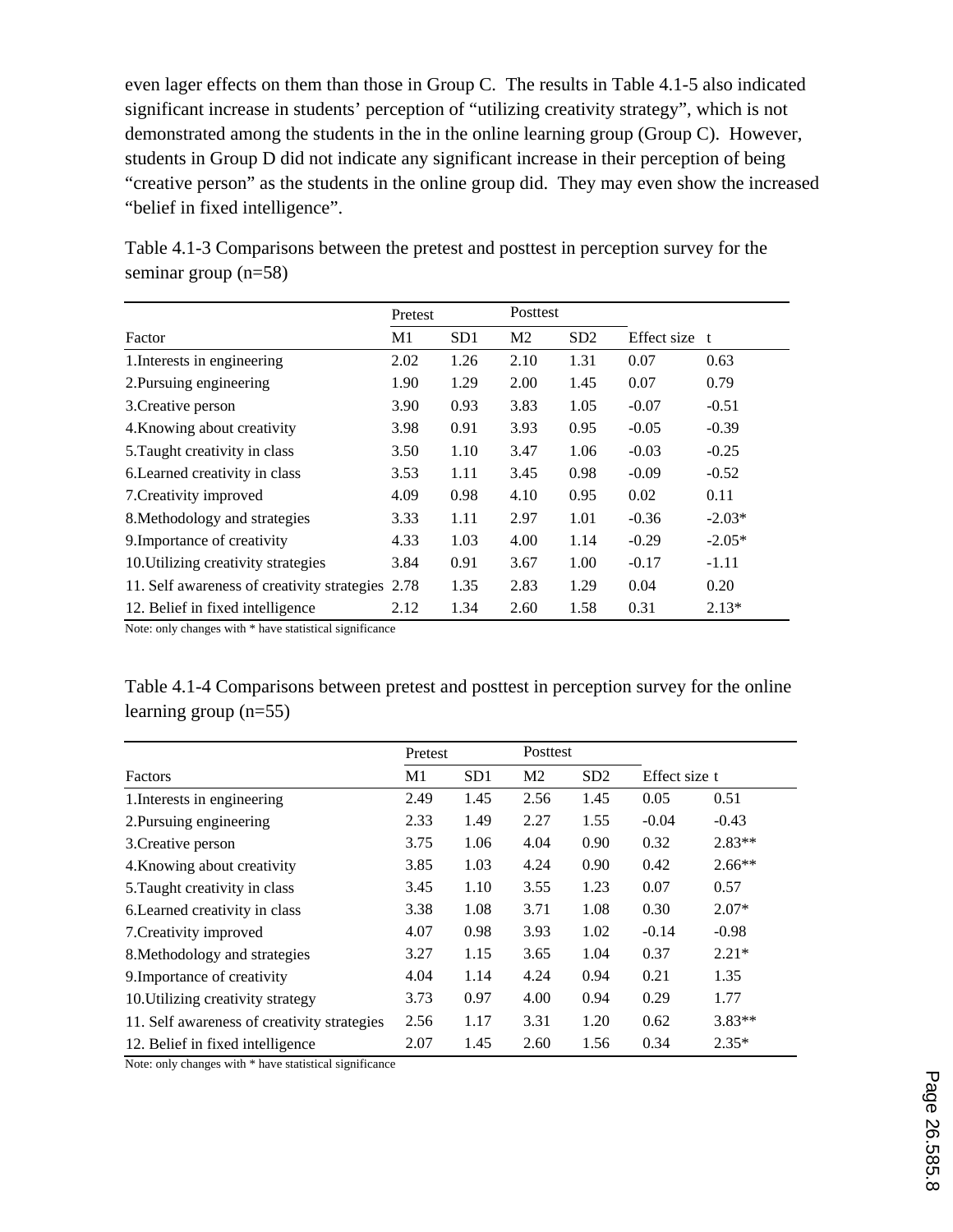|                                   | Pretest |                 | Posttest       |                 |             |          |
|-----------------------------------|---------|-----------------|----------------|-----------------|-------------|----------|
| <b>Factors</b>                    | M1      | SD <sub>1</sub> | M <sub>2</sub> | SD <sub>2</sub> | Effect size | t        |
| 1. Interests in engineering       | 3.05    | 1.64            | 2.85           | 1.79            | $-0.11$     | $-1.21$  |
| 2. Pursuing engineering           | 2.90    | 1.82            | 3.05           | 1.78            | 0.09        | 0.92     |
| 3. Creative person                | 4.00    | 0.79            | 3.95           | 1.00            | $-0.05$     | $-0.33$  |
| 4. Knowing about creativity       | 4.23    | 0.81            | 4.15           | 0.90            | $-0.09$     | $-0.68$  |
| 5. Taught creativity in class     | 3.38    | 1.07            | 3.77           | 1.09            | 0.35        | 1.64     |
| 6. Learned creativity in class    | 3.33    | 1.11            | 3.77           | 1.09            | 0.40        | $2.07*$  |
| 7. Creativity improved            | 4.21    | 1.08            | 3.85           | 1.16            | $-0.31$     | $-1.74$  |
| 8. Methodology and strategies     | 3.10    | 1.21            | 3.87           | 1.00            | 0.77        | $3.73**$ |
| 9. Importance of creativity       | 4.33    | 0.98            | 4.28           | 0.92            | $-0.06$     | $-0.24$  |
| 10. Utilizing creativity strategy | 3.64    | 0.99            | 4.05           | 1.02            | 0.40        | $2.25*$  |
| 11. Self awareness                | 2.67    | 1.36            | 3.54           | 1.27            | 0.68        | $3.35**$ |
| 12. Belief in fixed intelligence  | 2.10    | 1.47            | 3.51           | 1.82            | 0.78        | $4.03**$ |

Table 4.1-5. Comparisons between pretest and posttest in perception survey for the group of online learning with e-mailed prompts (n=39)

Note: only changes with \* have statistical significance

Table 4.2-1.Comparisons between the seminar group and the online learning group in selfefficacy, identity and creativity after intervention

|                                          | Online learning |                 | Seminar        |                 |             |         |
|------------------------------------------|-----------------|-----------------|----------------|-----------------|-------------|---------|
| Factors                                  | M1              | SD <sub>1</sub> | M <sub>2</sub> | SD <sub>2</sub> | Effect size | t       |
| 1. Using cognitive strategies to learn   | 3.30            | 1.09            | 3.39           | 1.14            | 0.08        | 0.49    |
| 2. Using cognitive strategies to solve   | 3.34            | 1.00            | 3.46           | 1.13            | 0.11        | 0.65    |
| 3. Creativity thinking' role in academic | 3.55            | 0.92            | 3.71           | 0.97            | 0.17        | 0.99    |
| 4. Better creativity, better academic    | 3.92            | 0.95            | 3.75           | 1.01            | $-0.17$     | $-0.99$ |
| 5. Using question prompts to solve       | 3.50            | 1.04            | 3.68           | 1.02            | 0.18        | 1.01    |
| 6. More confidence in ability            | 3.80            | 0.88            | 3.96           | 0.95            | 0.17        | 1.01    |
| 7. More clear beliefs in ability         | 3.77            | 0.97            | 3.88           | 1.16            | 0.10        | 0.64    |
| 8. Succeed to solve if using strategies  | 4.45            | 3.74            | 4.12           | 0.98            | $-0.34$     | $-0.72$ |
| 9. Remain calm facing difficulties       | 3.78            | 0.95            | 3.83           | 0.98            | 0.05        | 0.27    |
| 10. Confident dealing with problems      | 3.77            | 0.99            | 3.88           | 0.83            | 0.14        | 0.75    |
| 11. Adopting engineering approach        | 3.27            | 1.21            | 3.00           | 1.18            | $-0.23$     | $-1.28$ |
| 12. Wish to be engineering major         | 2.84            | 1.53            | 2.35           | 1.42            | $-0.35$     | $-1.93$ |
| 13. Professional identity                | 2.64            | 1.40            | 2.51           | 1.43            | $-0.09$     | $-0.54$ |
| 14. Career identity 1                    | 2.44            | 1.49            | 2.14           | 1.39            | $-0.21$     | $-1.17$ |
| 15. Interests in opinion for engineers   | 2.64            | 1.44            | 2.35           | 1.38            | $-0.21$     | $-1.20$ |
| 16. Belong to engineering                | 2.45            | 1.47            | 2.19           | 1.52            | $-0.17$     | $-1.02$ |
| 17. Career identity 2                    | 2.39            | 1.42            | 2.09           | 1.40            | $-0.22$     | $-1.24$ |
| 18. Engineer's honors                    | 2.75            | 1.43            | 2.30           | 1.49            | $-0.30$     | $-1.76$ |
| 19. More interested in engineering       | 2.67            | 1.46            | 2.26           | 1.43            | $-0.29$     | $-1.64$ |

Note: the Seminar Group, n2=69, and the Online Learning Group, n1=64.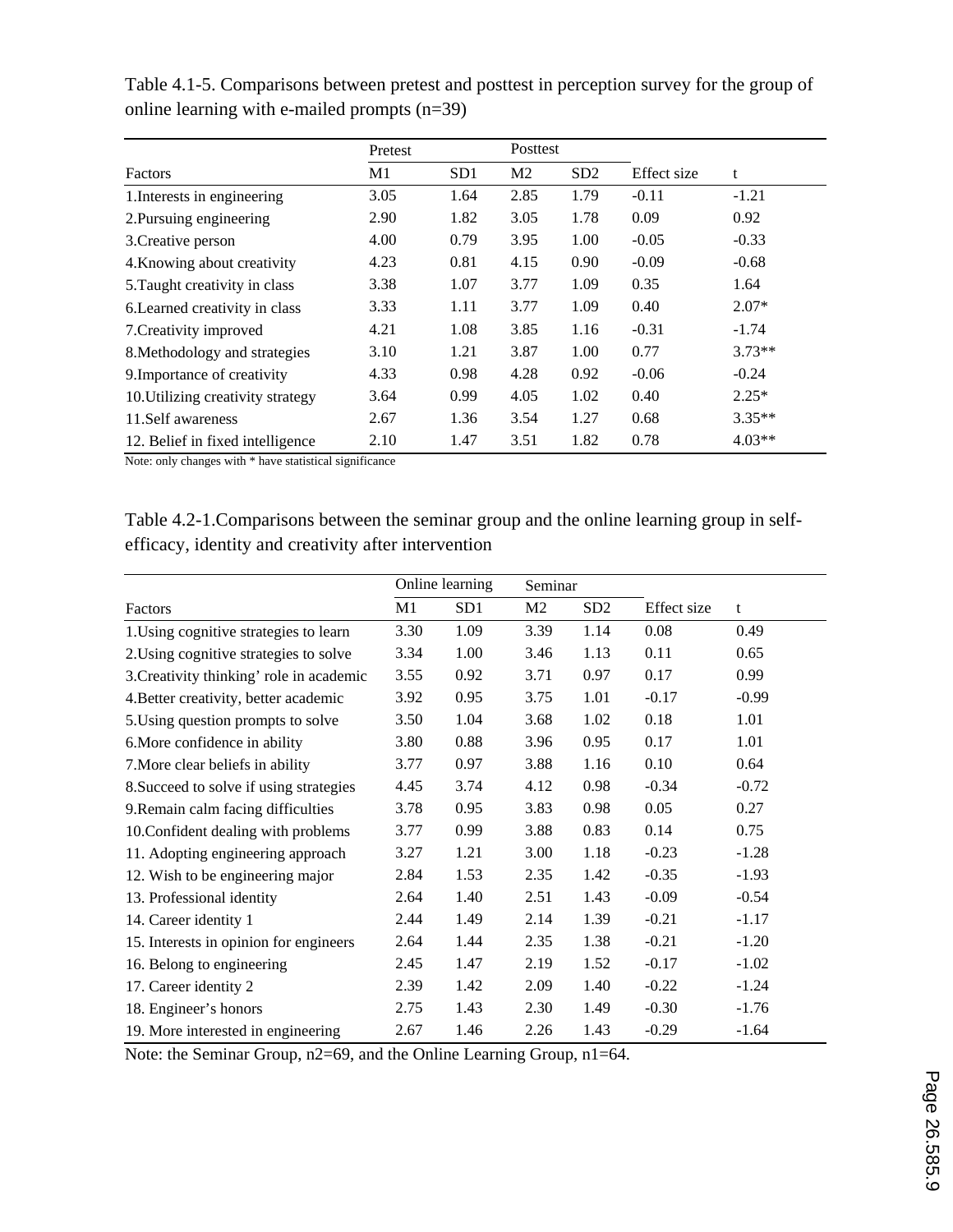# **3.3 Impacts on Self-efficacy, Identity, and Application of Creativity Strategies**

The comparison of impacts on students' self-efficacy, identity, and application of creativity strategies among three interventions are shown in Table 4.2-1, Table 4.3-2, and Table 4.3-3.Table 4.2-1 demonstrates the comparison between the seminar and online learning groups, and indicates that there is not significant difference among the two groups. However, the online learning group had higher scores than the seminar group in "better creativity, better academic", "succeed to solve if using strategies", "professional identity", "career identity", "interests in opinion for engineers", "belong to engineering", "Engineer's honors", "adopting engineering approach", "more interested in engineering", and "wish to be engineering major". The results showed that the online learning might be more effective in strengthening students' interest in engineering and their career identity, while the seminar might enhance with students' application of cognitive strategies to learn and question prompts to solve problem, and increase their confidence in their ability.

|                                          | online learning with e- |                 |         |                 |             |           |  |
|------------------------------------------|-------------------------|-----------------|---------|-----------------|-------------|-----------|--|
|                                          | mailed prompts          |                 | Seminar |                 |             |           |  |
| Factors                                  | M1                      | SD <sub>1</sub> | M2      | SD <sub>2</sub> | Effect size | t         |  |
| 1. Using cognitive strategies to learn   | 3.38                    | 1.15            | 3.39    | 1.14            | 0.01        | 0.06      |  |
| 2. Using cognitive strategies to solve   | 3.49                    | 1.12            | 3.46    | 1.13            | $-0.02$     | $-0.12$   |  |
| 3. Creativity thinking' role in academic | 3.82                    | 0.91            | 3.71    | 0.97            | $-0.12$     | $-0.62$   |  |
| 4. Better creativity, better academic    | 4.13                    | 0.97            | 3.75    | 1.01            | $-0.38$     | $-2.00*$  |  |
| 5. Using question prompts to solve       | 3.64                    | 1.05            | 3.68    | 1.02            | 0.04        | 0.19      |  |
| 6. More confidence in ability            | 3.93                    | 0.96            | 3.96    | 0.95            | 0.02        | 0.13      |  |
| 7. More clear beliefs in ability         | 3.71                    | 1.01            | 3.88    | 1.16            | 0.15        | 0.82      |  |
| 8. Succeed to solve if using strategies  | 3.84                    | 0.90            | 4.12    | 0.98            | 0.28        | 1.49      |  |
| 9. Remain calm facing difficulties       | 3.51                    | 1.29            | 3.83    | 0.98            | 0.32        | 1.39      |  |
| 10. Confident dealing with problems      | 3.80                    | 1.06            | 3.88    | 0.83            | 0.10        | 0.45      |  |
| 11. Adopting engineering approach        | 3.40                    | 1.45            | 3.00    | 1.18            | $-0.34$     | $-1.55$   |  |
| 12. Wish to be engineering major         | 3.22                    | 1.61            | 2.35    | 1.42            | $-0.61$     | $-3.05**$ |  |
| 13. Professional identity                | 2.98                    | 1.60            | 2.51    | 1.43            | $-0.33$     | $-1.64$   |  |
| 14. Career identity 1                    | 2.67                    | 1.43            | 2.14    | 1.39            | $-0.38$     | $-1.94$   |  |
| 15. Interests in opinion for engineers   | 3.58                    | 4.89            | 2.35    | 1.38            | $-0.89$     | $-1.98*$  |  |
| 16. Belong to engineering                | 2.62                    | 1.54            | 2.19    | 1.52            | $-0.29$     | $-1.48$   |  |
| 17. Career identity 2                    | 2.56                    | 1.53            | 2.09    | 1.40            | $-0.33$     | $-1.68$   |  |
| 18. Engineer's honors                    | 2.84                    | 1.52            | 2.30    | 1.49            | $-0.36$     | $-1.88$   |  |
| 19. More interested in engineering       | 2.82                    | 1.57            | 2.26    | 1.43            | $-0.39$     | $-1.97*$  |  |

Table 4.2-2 Comparisons between the seminar group and the group of online learning with emailed prompts in self-efficacy, identity and creativity after intervention

Note: the seminar group,  $n2=69$ , the online learning with e-mailed prompts group,  $n1=45$ .

The comparison between the seminar group and the group of online learning with e-mail prompts (see Table 4.2-2) demonstrate the significant difference in the measurements of "better creativity, better academic", "wish to be engineering major", and ""interest in opinion for engineers". Students in online learning group with e-mail prompts had significantly higher scores than those in the seminar group. The results also indicate that the online learning with e-mail prompts enhanced students' career identity and helped students understand the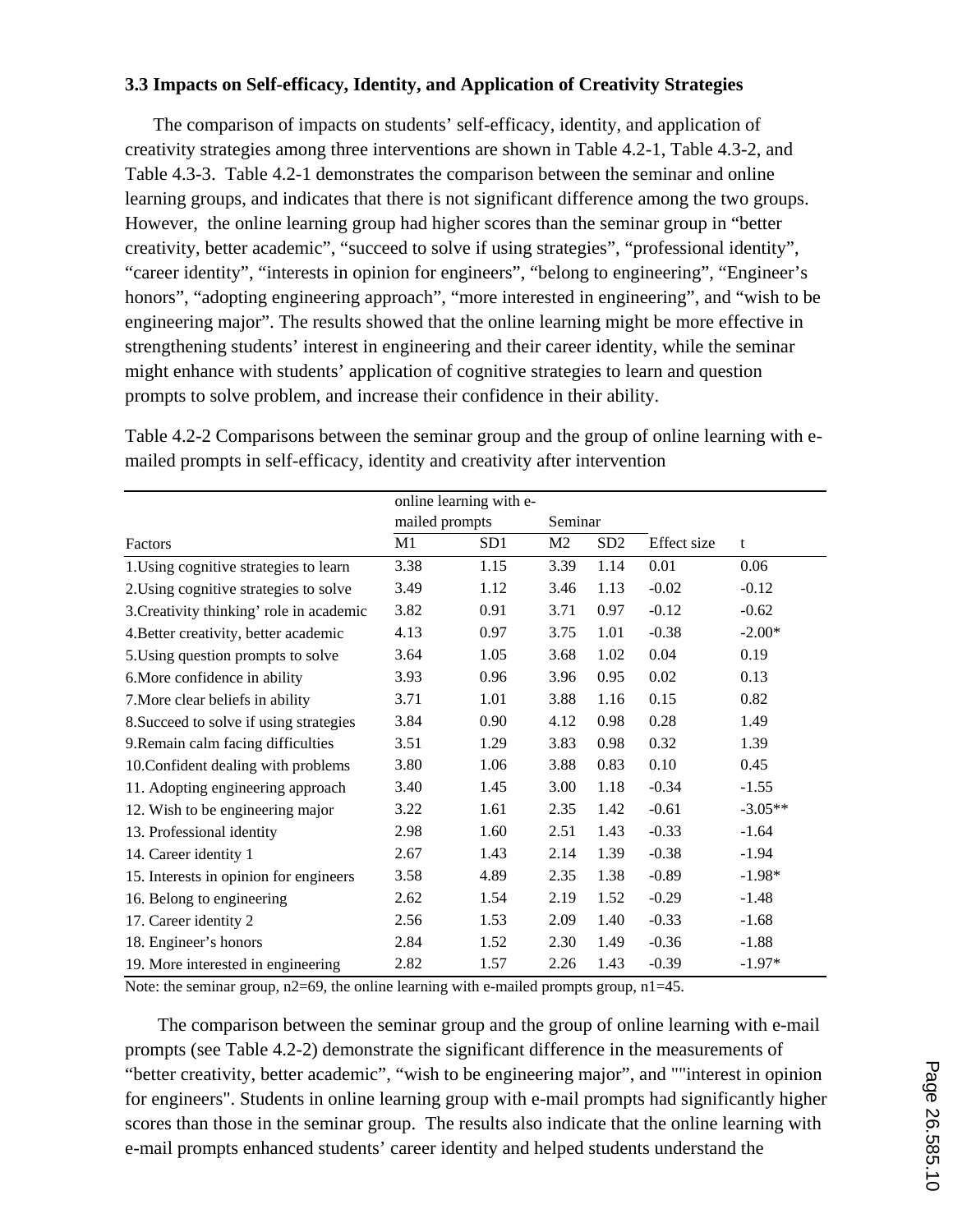importance of creative thinking, while the seminar reinforced students' confidence in their ability and their application of cognitive strategies.

Even though the comparison between the online learning group and the group of online learning with e-mail prompts did not show significant difference, students in the group of online learning with e-mail prompts demonstrated higher scores in most measurements. The results particularly indicate that the online learning with e-mail prompts may exert more positive influence on students' self-efficacy, identity, and creativity development.

|                                          |      |                 |                | online learning online learning with e-mailed |             |         |
|------------------------------------------|------|-----------------|----------------|-----------------------------------------------|-------------|---------|
|                                          |      |                 | prompts        |                                               |             |         |
| Factors                                  | M1   | SD <sub>1</sub> | M <sub>2</sub> | SD <sub>2</sub>                               | Effect size | t       |
| 1. Using cognitive strategies to learn   | 3.30 | 1.09            | 3.38           | 1.15                                          | 0.02        | 0.37    |
| 2. Using cognitive strategies to solve   | 3.34 | 1.00            | 3.49           | 1.12                                          | 0.04        | 0.71    |
| 3. Creativity thinking' role in academic | 3.55 | 0.92            | 3.82           | 0.91                                          | 0.08        | 1.54    |
| 4. Better creativity, better academic    | 3.92 | 0.95            | 4.13           | 0.97                                          | 0.05        | 1.14    |
| 5. Using question prompts to solve       | 3.50 | 1.04            | 3.64           | 1.05                                          | 0.04        | 0.71    |
| 6. More confidence in ability            | 3.80 | 0.88            | 3.93           | 0.96                                          | 0.04        | 0.77    |
| 7. More clear beliefs in ability         | 3.77 | 0.97            | 3.71           | 1.01                                          | $-0.01$     | $-0.28$ |
| 8. Succeed to solve if using strategies  | 4.45 | 3.74            | 3.84           | 0.90                                          | $-0.14$     | $-1.07$ |
| 9. Remain calm facing difficulties       | 3.78 | 0.95            | 3.51           | 1.29                                          | $-0.07$     | $-1.19$ |
| 10. Confident dealing with problems      | 3.77 | 0.99            | 3.80           | 1.06                                          | 0.01        | 0.17    |
| 11. Adopting engineering approach        | 3.27 | 1.21            | 3.40           | 1.45                                          | 0.04        | 0.52    |
| 12. Wish to be engineering major         | 2.84 | 1.53            | 3.22           | 1.61                                          | 0.13        | 1.24    |
| 13. Professional identity                | 2.64 | 1.40            | 2.98           | 1.60                                          | 0.13        | 1.17    |
| 14. Career identity 1                    | 2.44 | 1.49            | 2.67           | 1.43                                          | 0.09        | 0.80    |
| 15. Interests in opinion for engineers   | 2.64 | 1.44            | 3.58           | 4.89                                          | 0.35        | 1.45    |
| 16. Belong to engineering                | 2.45 | 1.47            | 2.62           | 1.54                                          | 0.07        | 0.58    |
| 17. Career identity 2                    | 2.39 | 1.42            | 2.56           | 1.53                                          | 0.07        | 0.58    |
| 18. Engineer's honors                    | 2.75 | 1.43            | 2.84           | 1.52                                          | 0.03        | 0.33    |
| 19. More interested in engineering       | 2.67 | 1.46            | 2.82           | 1.57                                          | 0.06        | 0.51    |

Table 4.2-3 Comparisons between the seminar group and the group of online learning with emailed prompts in self-efficacy, identity and creativity after intervention

Note: the online learning with e-mailed prompts group,  $n2=45$ , the online learning prompts group,  $n1=64$ .

### **3.4 Impacts on students' satisfaction and learning experience**

Comparison of students' satisfaction and learning experience among three intervention groups are shown in Table 4.3-1 and Table 4.3-2.The comparison between the seminar group and online learning groups tabulated in Table 4.3-1 demonstrated that the seminar group gained more knowledge from question prompts, while the online group spent more time on guideline. The results imply that the online learning group might learn more through their self-regulated learning. The results in Table 4.3-2 implies that students in the group of online learning with e-mailed prompts understand more about the application of question prompts, while those in seminar group applied them more in the course learning. However, in general, there is no significant difference in students' satisfaction and learning experience on the presented instructional framework among three different intervention groups.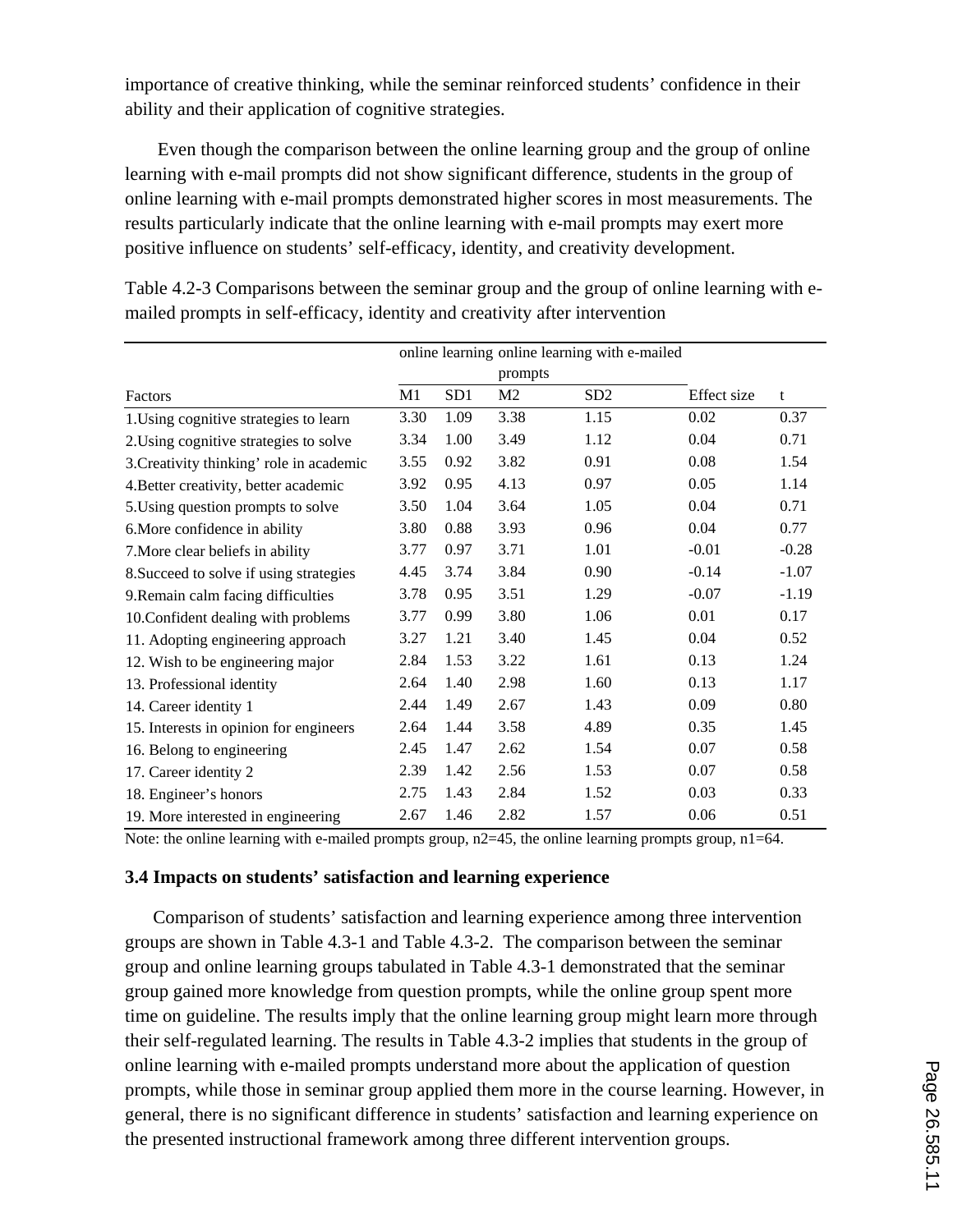|                                     | Online | Seminar |                |      |             |         |
|-------------------------------------|--------|---------|----------------|------|-------------|---------|
| Factors                             | M1     | SD1     | M <sub>2</sub> | SD2  | Effect size | t       |
| 1. Importance of question prompts   | 3.59   | 0.85    | 3.77           | 0.91 | 0.19        | 1.14    |
| 2. Usefulness of question prompts   | 3.63   | 0.93    | 3.74           | 0.95 | 0.12        | 0.70    |
| 3. Materials' organization          | 3.66   | 0.82    | 3.78           | 0.89 | 0.14        | 0.85    |
| 4. Presentation of question prompts | 3.69   | 0.77    | 3.72           | 0.92 | 0.04        | 0.25    |
| 5. Question prompts for learning    | 3.59   | 0.92    | 3.67           | 1.04 | 0.07        | 0.43    |
| 6. Question prompts in US100        | 3.56   | 0.96    | 3.68           | 1.02 | 0.12        | 0.69    |
| 7. Time for Guideline               | 7.13   | 12.74   | 6.45           | 6.92 | $-0.10$     | $-0.38$ |

Table 4.3-1 Comparisons between the seminar group and the online group in satisfaction after intervention

Note: The Seminar group, n2=69, The Online Learning Group, n1=64.

Table 4.3-2 Comparisons between the seminar group and the online learning with e-mailed prompts group in satisfaction after intervention

|                                     |         | Online learning with |                |      |             |         |
|-------------------------------------|---------|----------------------|----------------|------|-------------|---------|
|                                     | prompts |                      | Seminar        |      |             |         |
| Factors                             | M1      | SD <sub>1</sub>      | M <sub>2</sub> | SD2  | Effect size | t       |
| 1. Importance of question prompts   | 3.80    | 1.01                 | 3.77           | 0.91 | $-0.04$     | $-0.17$ |
| 2. Usefulness of question prompts   | 3.76    | 0.93                 | 3.74           | 0.95 | $-0.02$     | $-0.09$ |
| 3. Materials' organization          | 3.71    | 0.99                 | 3.78           | 0.89 | 0.08        | 0.40    |
| 4. Presentation of question prompts | 3.78    | 0.88                 | 3.72           | 0.92 | $-0.06$     | $-0.31$ |
| 5. Question prompts for learning    | 3.62    | 1.07                 | 3.67           | 1.04 | 0.04        | 0.22    |
| 6. Question prompts in US100        | 3.67    | 1.00                 | 3.68           | 1.02 | 0.01        | 0.07    |
| 7. Time for Guideline               | 6.09    | 8.05                 | 6.45           | 6.92 | 0.05        | 0.25    |

Note: Seminar Group, n2=69, Online Learning with E-mailed Prompts Group, n1=45.

# **3.5 Preferred approach to scaffolding creative problem solving**

The results from survey on preferred instruction approach to scaffolding creative problem solving are tabulated Table 4.3-3. Those results shown that 51% of students in the intervention groups prefer the "seminar", when they were asked with the survey question: "Which is the best approach to deliver the strategies for your self-regulated learning and creative problem solving among the given following approaches". The data shows that seminar approach might be favored by most students in intervention group, and may imply that students like to take the seminar or lecture approach to learning creative problem strategies from instructors even though they may learn from the online materials.

To respond to the survey question: which is the suitable format to deliver the strategies for your self-regulated learning and creative problem solving between the given following two formats, 54% of students in the intervention groups favorite the query format of prompts. The results indicate that question prompts may be considered effective and widely accepted by majorities of students in intervention group.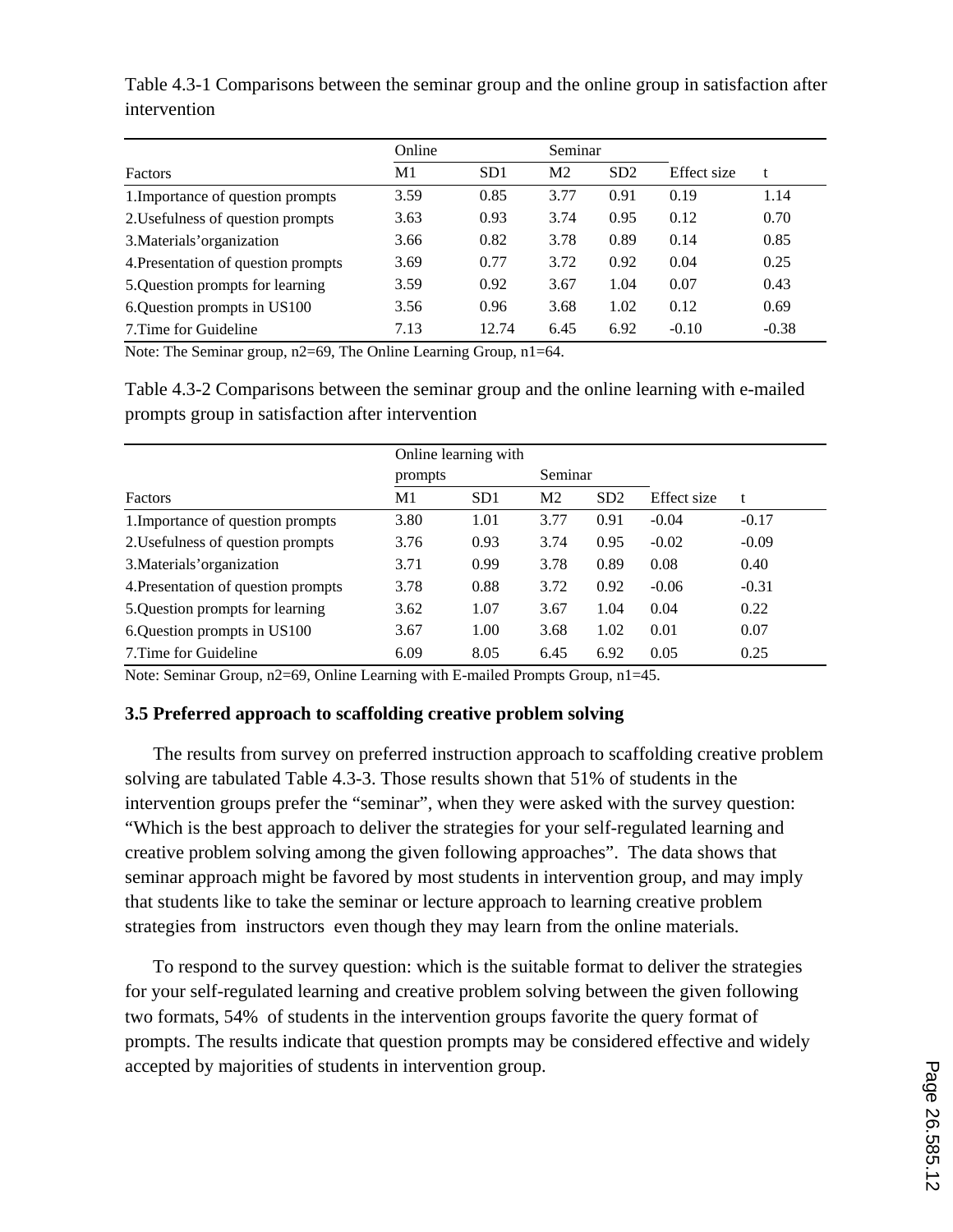| Item              |                              | Control group | Intervention group | Total |  |  |
|-------------------|------------------------------|---------------|--------------------|-------|--|--|
|                   | Seminar                      | 17            | 91                 | 108   |  |  |
| Delivery approach |                              | 41%           | 51%                | 49%   |  |  |
|                   | Online learning              | 18            | 53                 | 71    |  |  |
|                   |                              | 44%           | 30%                | 32%   |  |  |
|                   | Online learning with prompts | 6             | 34                 | 40    |  |  |
|                   |                              | 15%           | 19%                | 18%   |  |  |
| Total             |                              | 41            | 178                | 219   |  |  |
|                   | A. Statement (Definition)    | 23            | 80                 | 103   |  |  |
| Delivery formats  |                              | 56%           | 45 %               | 46%   |  |  |
|                   | B. Question Prompt (Query)   | 17            | 96                 | 113   |  |  |
|                   |                              | 41%           | 54%                | 52%   |  |  |
| Total             |                              | 40            | 176                | 219   |  |  |

Table 4.3-3 Approach of learning prompts and presenting format of question prompts

### **3.6 Correlation Analysis of question prompts and relevant learning variables**

By coding available students' learning process journals and final project reports based on rubrics presented in the previously published ASEE paper by Zheng et al.  $^{20}$ , the extent to which students use question prompts, and variables of their learning process and learning outcome can be obtained in a quantitative manner. Those process and outcome variables are defined in the previously published ASEE paper by Zheng et al.<sup>20</sup> and shown in Table 4.4 and. Table 4.4 presents results of the correlation analysis of those variables obtained from students' learning journals and final project reports collected in 2013 implementation.

As shown in Table 4.4 below, question prompts were related with learning process  $(r=0.871, p<0.01)$ . The prompts were closely related with three components of self-regulated learning, involving "self-monitoring" (r=0.620, p<0.01), "motivation interest" (r=0.841,  $p<0.01$ ) and "time planning" ( $r=0.822$ ,  $p<0.01$ ). The prompts were also correlated with three components of creative thinking process, including "idea generation" (r=0.396, p<0.01), "seeking help" ( $r=0.487$ ,  $p<0.01$ ), and "problem identification" ( $r=0.697$ ,  $p<0.01$ ). These results indicate that question prompts are effective in promoting students self-regulated learning and creative thinking in learning process. Furthermore, the question prompts were also correlated with learning outcomes ( $r=0.616$ ,  $p<0.01$ ). The prompts were related with components of creative problem solving, such as "innovative solution" ( $r=0.505$ ,  $p<0.01$ ), "strategies utilized" ( $r=0.331$ ,  $p<0.05$ ), and "alternative solutions" ( $r=0.348$ ,  $p<0.05$ ). The prompts were also correlated with the quality of work, such as "proper presentation"  $(r=0.610, p<0.01)$  and "problem description"  $(r=0.653, p<0.01)$ . The analysis also showed that learning outcome were related with learning process ( $r=0.550$ ,  $p<0.01$ ). The components of learning outcome were significantly related with learning process  $(0.547 < r < 0.947$ , p<0.01). This means that the better scores of the process of community service learning, the better the learning outcomes is. Those results demonstrated the similar correlation as those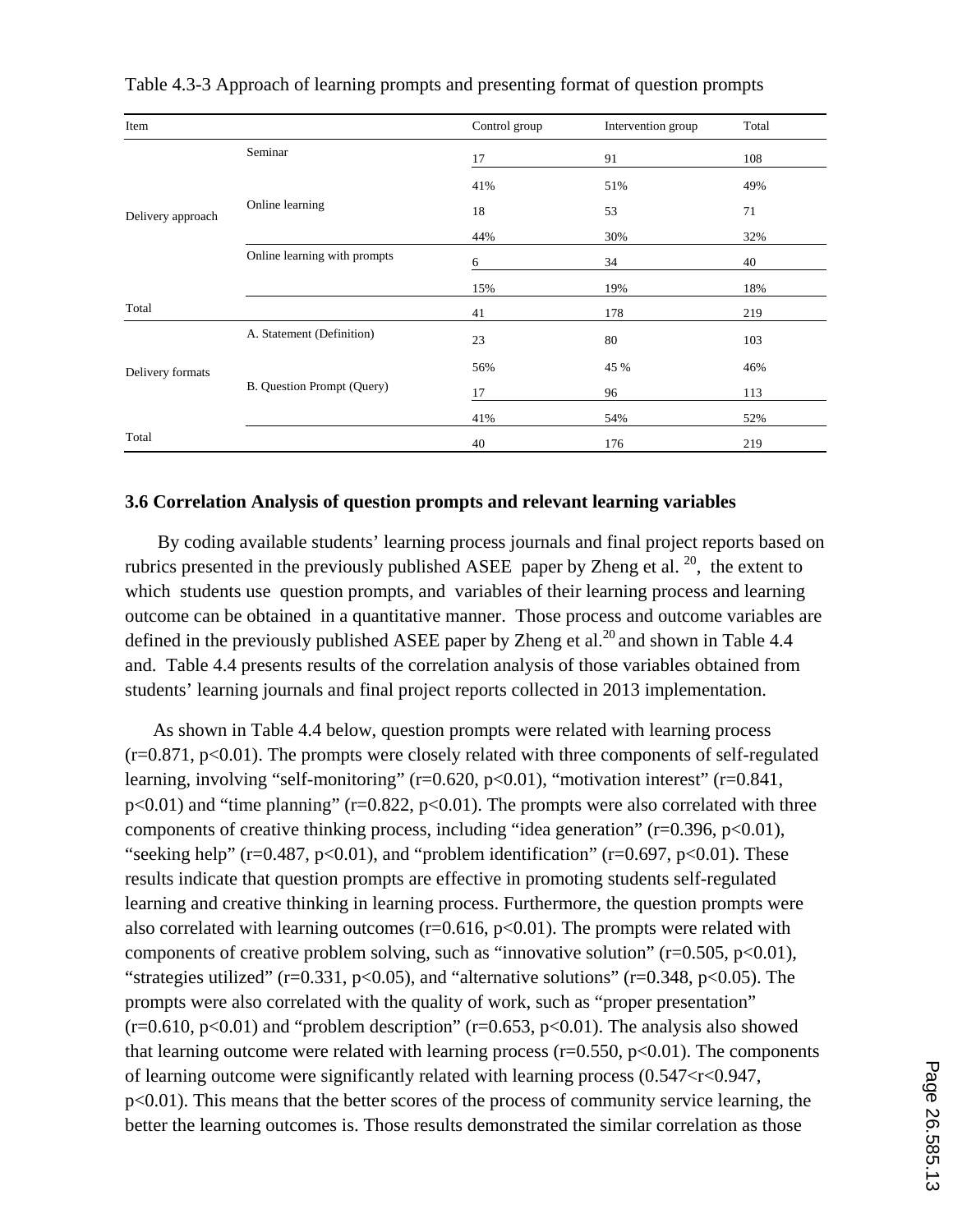obtained in the previous implementation as reported in the previously published ASEE paper by Zheng et al. $^{20}$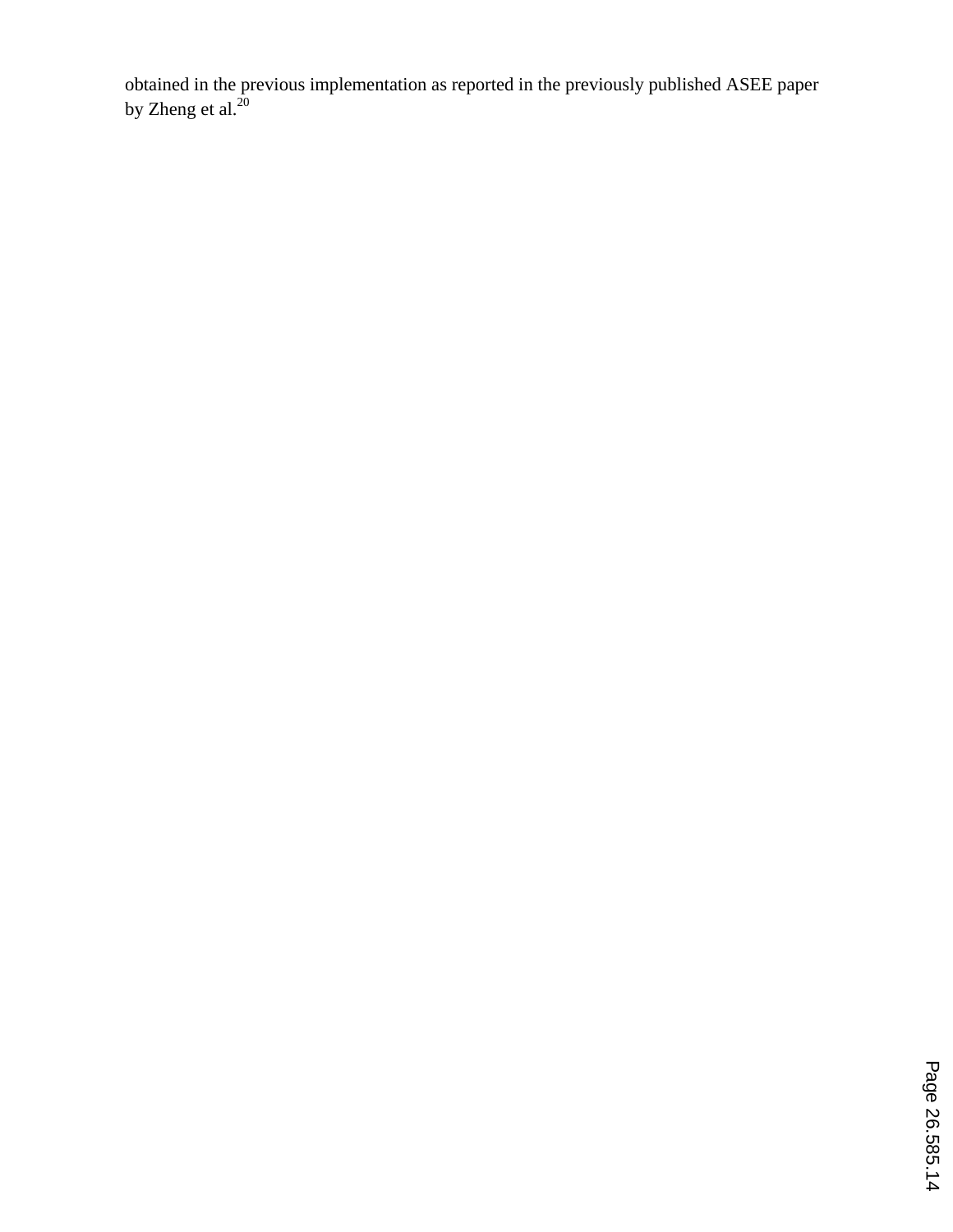| Variables                        | Dimension                   |          |          |          |            | к        |          |          |          |      | 10       |          | 12       | 14     | 15      | 16      | 18       |
|----------------------------------|-----------------------------|----------|----------|----------|------------|----------|----------|----------|----------|------|----------|----------|----------|--------|---------|---------|----------|
| Learning<br>Process <sup>'</sup> | I.Motivation<br>interest    |          |          |          |            |          |          |          |          |      |          |          |          |        |         |         |          |
|                                  | 2.Problem<br>identification | .554**   |          |          |            |          |          |          |          |      |          |          |          |        |         |         |          |
|                                  | 3. Time planning            | .724 **  | $.646**$ |          |            |          |          |          |          |      |          |          |          |        |         |         |          |
|                                  | 4.Relevant<br>strategies    | .068     | 201      | $.354*$  |            |          |          |          |          |      |          |          |          |        |         |         |          |
|                                  | 5.Idea-generation           | .479**   | $.315*$  | $.326*$  | .138       |          |          |          |          |      |          |          |          |        |         |         |          |
|                                  | 6.Self-monitoring           | .565**   | .591**   | $.617**$ | .024       | $.603**$ |          |          |          |      |          |          |          |        |         |         |          |
|                                  | 7.Self-evaluation           | .032     | 369**    | .256     | .325*      | $-261$   | .206     |          |          |      |          |          |          |        |         |         |          |
|                                  | 8. Seeking help             | .478**   | .509**   | .551**   | .249       | .158     | 189      | .283*    |          |      |          |          |          |        |         |         |          |
|                                  | 9.Creative<br>thinking      | $.302*$  | .207     | $-0.095$ | .056       | $-.074$  | $-302*$  | .064     | $-121$   |      |          |          |          |        |         |         |          |
|                                  | 10. Total process           | .800**   | .806**   | .889**   | $.331*$    | .558**   | .762**   | .299*    | $.634**$ | .172 |          |          |          |        |         |         |          |
| Learning<br>outcomes             | 11.Proper<br>presentation   | .562**   | $.510**$ | 390**    | $.320*$    | 168      | 162      | .260     | .491**   | .016 | .547**   |          |          |        |         |         |          |
|                                  | 12.Problem<br>description   | $.635**$ | 487**    | $.517**$ | $.279*$    | .200     | $.340*$  | .198     | .430**   | .013 | $.610**$ | .932**   |          |        |         |         |          |
|                                  | 14. Innovative<br>solution  | .608**   | .276     | $.368**$ | $-0.020$   | $.676**$ | .332*    | $.293*$  | .055     | 102  | .478**   | $.613**$ | .685**   |        |         |         |          |
|                                  | 15.Alternative<br>solutions | .490**   | 170      | .234     | $-201$     | .684**   | .196     | $.411**$ | .097     | 119  | $.310*$  | $.410**$ | .459**   | .947** |         |         |          |
|                                  | 16.Strategies<br>utilized   | .425**   | .003     | .114     | $-0.395**$ | .529**   | .219     | $-159$   | $-.075$  | .077 | .203     | 496**    | .534**   | .807** | .801**  |         |          |
|                                  | 18.Total<br>outcomes        | .649**   | .413**   | $.418**$ | .106       | .434**   | $.282*$  | .010     | .292*    | .059 | $.550**$ | .898**   | .918**   | .886** | .744**  | .766**  |          |
| <b>Question</b><br>prompts       | 19.Question<br>prompts      | .841 **  | .697**   | $.822**$ | .241       | .396**   | $.620**$ | .162     | .487**   | .003 | $.871**$ | $.610**$ | $.653**$ | .505** | $.348*$ | $.331*$ | $.616**$ |

Table 4.4 Correlations among students' process of learning, those in their learning outcomes in design project and question prompts (n=50)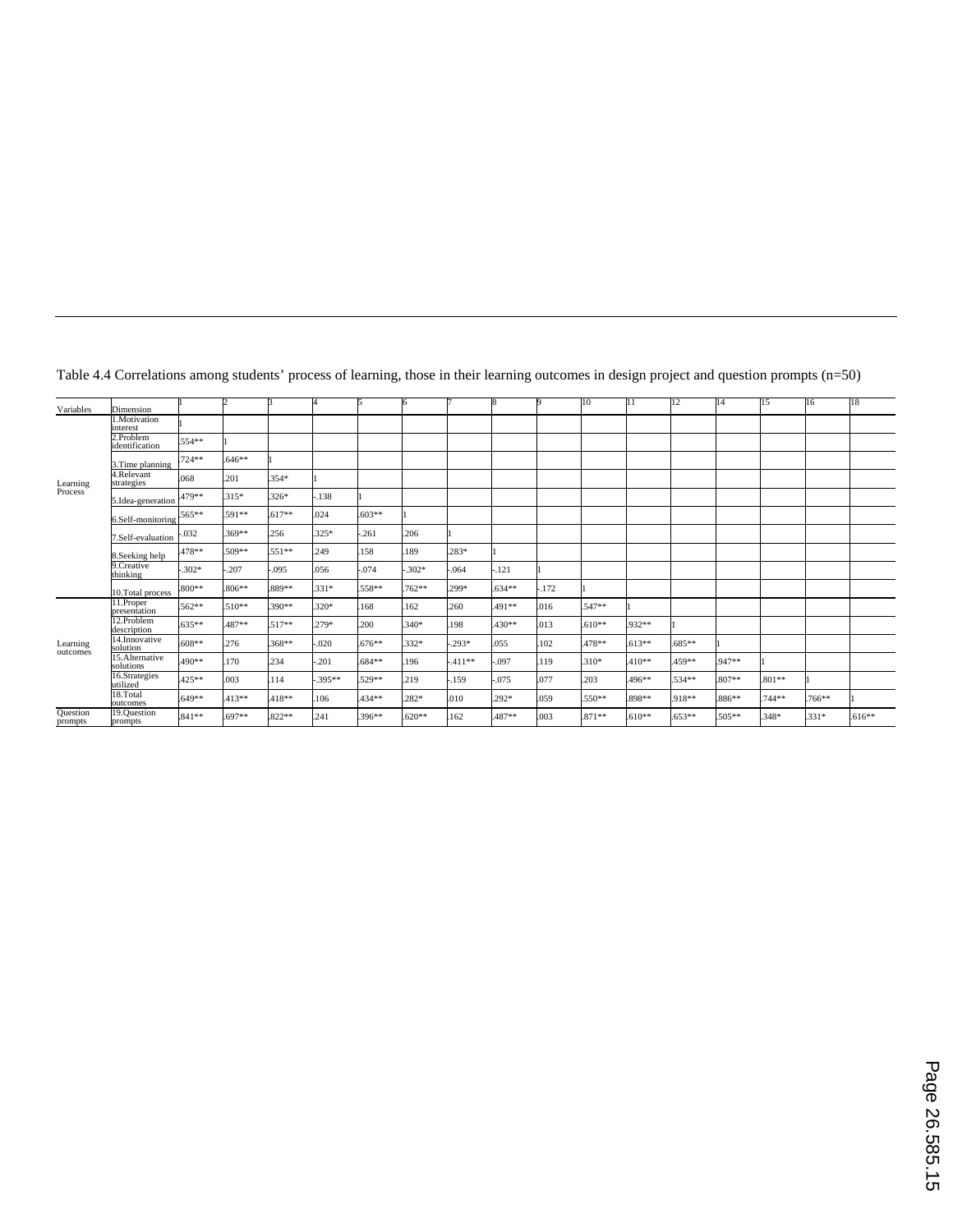### **4. Summary and discussion of results**

The correlation analysis of data collected from of the implementation in 2012 demonstrated the effectiveness of question prompts to improve students' learning process and learning outcomes  $^{20}$ . The data collected from the implementation in 2013 further confirm this correlation. Based on the results presented in this paper, the following discussions are made on how different interventions through question prompts might impact students' perception on their skill development and their learning experience.

The data analysis results indicate that with interventions, students in intervention groups became more confident in their own creativity and intelligence. This may be a result of the increase of students' self-awareness of their own creativity or intelligence, which agrees with Gokhale and O'Dea's finding that students in PBSL showed the increased self-confidence and self-esteem  $^{21}$ .

Comparison among different intervention group shows that the students in the seminar group did not think they gained more knowledge of creative methodology and strategies, and they believed more in fixed intelligence and perceived less importance of creativity. The students in online leaning group (Group C) and the online learning with e-mailed prompts group (Group D) reported their gain in creativity and creative methodology and strategies. The students in Group D even demonstrated the increase in utilizing creativity strategies. It also should be noted that students in Group D did not show more increase in their confidence of being a creative person and knowing about creativity, which is different from those in Group C. This result might be explained by the other reported factors that students in Group D enjoyed very high scores in the items of "creative person"(4.00) and "knowing about creativity"(4.23). In addition, students in Group D also gained more in creative methodology and strategies (effect size  $= 0.77$ ) than those in Group C (effect size  $= 0.37$ ). This suggest that students in Group D might recognize more on the importance of the creative methodology and strategies and feel that they still lack enough knowledge, leading to the decrease in their belief of being a creative person and knowing about creativity.

Compared with the seminar group, both Group C and D demonstrated increase in students' recognition of career identity and their perception of the positive influence of increased creativity on their academic performance. The only difference is Group D enjoyed significant growth, while Group C displayed slight increase. The seminar group displayed slight increase in confidence and application of cognitive strategies and question prompts. This indicates that online learning interventions were more effective in enhancing students' career identity, while seminar could enhance student's self-confidence and strategy application. Furthermore, the comparison of the effective size in survey items between Group C and D shows that the online learning with e-mailed prompts was more effective in enhancing students' self-efficacy and creativity.

The satisfaction survey demonstrated that the students in seminar group were more satisfied with question prompts and the delivery method than Group C, but less in those survey items than Group D, in which instructors or facilitators sent e-mails to students to remind them of question prompts. This indicates that the scaffolding through the question prompts is necessary for students. This result is verified by the facts that 51% of students in intervention groups chose the seminar as the preferred delivery approach, and that 54% of intervention group students chose the question prompts as the preferred delivery format. Those facts indicate that students may need the instructor's explanation on the scaffolding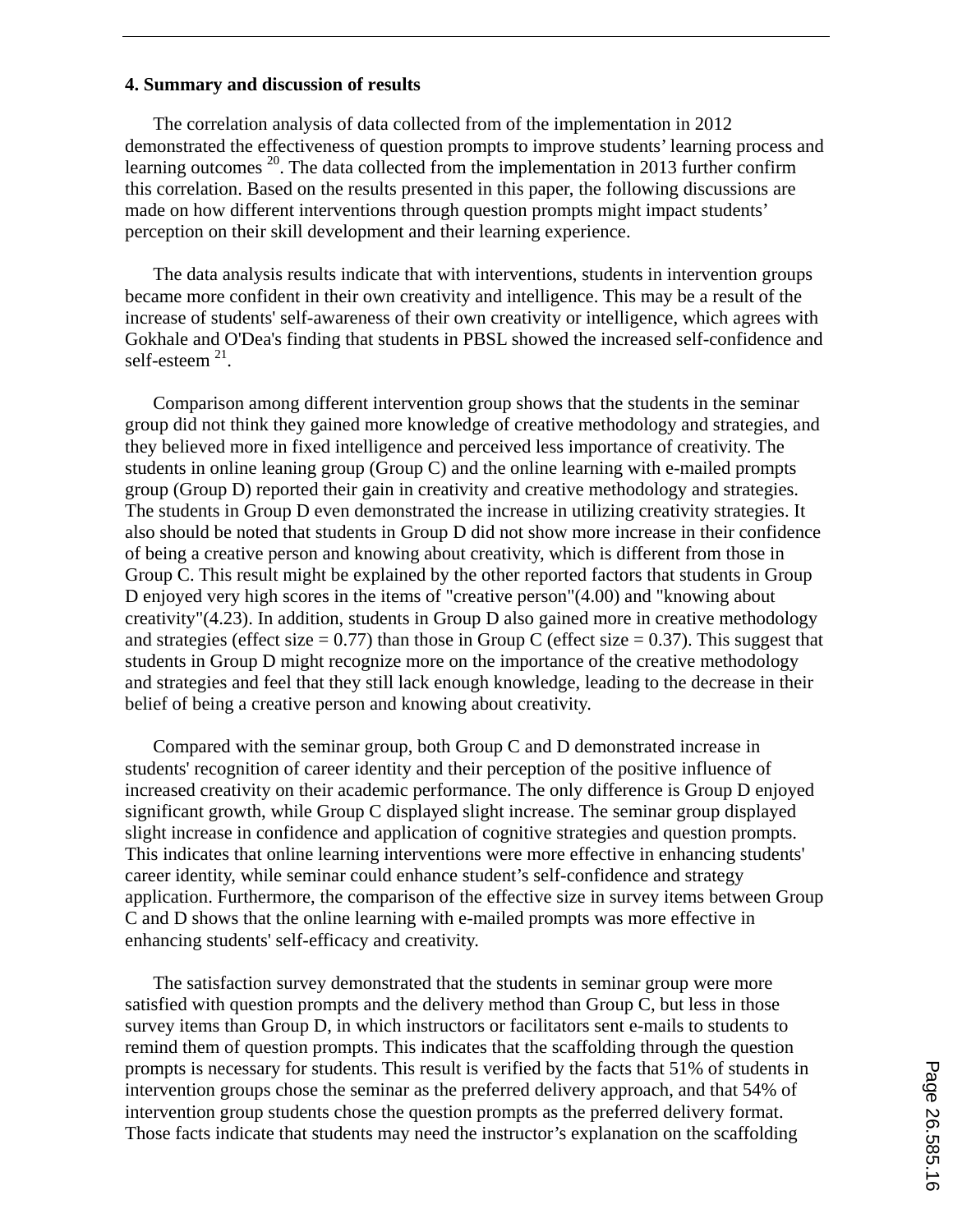and prefer the format of question prompts to facilitate their learning not just facts as statements.

Compared with the result from the first implementation in 2012, the trend of growth in the intervention groups in 2013 is almost the same. Students showed significant higher scores in the perception of "learned creativity in class" and lower scores in "creativity improved". The significant decrease in the perception of "creativity improved" might result from the increased belief in "fixed intelligence".

# **5. Conclusions**

Results from analysis of available data collected from two rounds of implementing the presented scaffolding framework indicate that scaffolding creative problem solving through freshmen's project-based service learning may enhance student's self-efficacy and their interest in engineering, and promote their learning and application of strategies for creative problem solving. The scaffolding delivered through online learning materials with e-mailed prompts seems to be the most effective method in strengthening students' interest in engineering, magnifying their self-efficacy, and promoting their methodology learning. The scaffolding delivered through seminar (or traditional lecture) may help students apply cognitive strategies and questions prompts and enhance their confidence.

### **Acknowledgements**

The authors gratefully acknowledge the support of the National Science Foundation under the grant NSF/HRD # 1036328. Any opinions, findings, conclusions, or recommendations expressed in this material are those of the authors and do not necessarily reflect the views of the National Science Foundation. The authors thank the participating instructors of the Course University Success 100 for their contribution of assisting implementing the presented instructional framework. Authors also thank graduate students Ms. Haiyan Zhou and Mr. Yujing Nie for their assistance in collecting students' learning data and input them in an organized format.

# **Reference:**

1. Schunn, C. D., Paulus , P. B., Cagan, J., and Wood, K. (2006). "The Scientific Basis of Individual and Team Innovation and Discovery". Final report from the NSF innovation and discovery workshop. Retrieved from http://www.nsf.gov/pubs/2007/nsf0725/nsf0725.pdf

2. Burleson, W. (2005). "Developing Creativity, Motivation, and Self-actualization with Learning Systems". International Journal of Human-Computer Studies, 63: 4-5.

3. Torrance, E.P. (1965). Rewarding Creative Behavior: Experiments in Classroom Creativity. Englewood Cliffs, NJ: Prentice-Hall, Inc.

4. Amabile, T. (1998). "The Social Psychology of Creativity: A Componential Conceptualization". Journal of Personality and Social Psychology 45(2), (1983): 357–376; Amabile, T. M. "How to Kill Creativity". Harvard Business Review, 76(5), 76-87.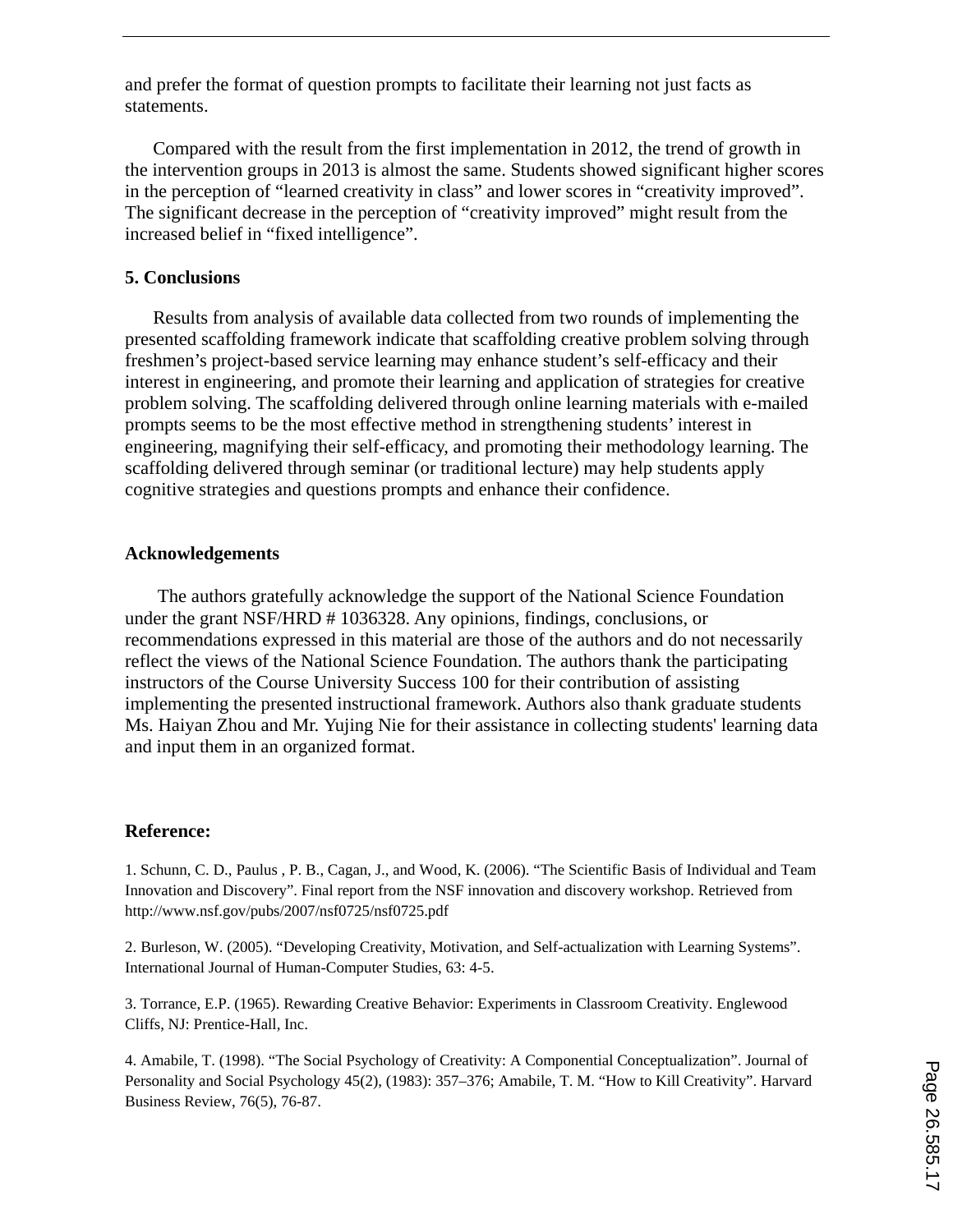5. Flavell, J. H. (1981). "Cognitive Monitoring". In W. P. Dickson (Ed.), Children's Oral Communication Skills.New York: Academic Press.

6. Dunslosky, J., & Thiede, K. W. (1998). "What Makes People Study More? An Evaluation of Factors that Affect Self-paced Study". Acta Psychologica, 98, 37–56.

7. Brown, A. L. (1987). "Metacognition, Executive Control, Self Regulation and other More Mysterious Mechanisms." In F. E. Weiner & R. H. Kluwe (Eds.), Metacognition, Motivation, and Understanding.Hillsdale, NJ: Erlbaum.

8. Nietfeld, J. L., & Schraw, G. (2002). "The Effect of Knowledge and Strategy Explanation on Monitoring Accuracy". Journal of Educational Research, 95, 131–142.

9. White, B. Y., & Frederiksen, J. R. (1998). "Inquiry, Modeling, and Metacognition: Making Science Accessible to All Students". Cognition & Instruction, 16: 3–118.

10. Ogot, M. and Okudan, G. E. (2005). "Integrating Systematic Creativity into First-year Engineering Design Curriculum". International Journal of Engineering Education, 2.

11. Ocon, R. (2006). "Teaching Creative Thinking to Engineering and Technology Students". Proceeding of 9<sup>th</sup> International Conference on Engineering Education.

12. Yashin-Shaw, I., ( 2003)."The effectiveness of the StrateGEE model for creative problem-solving as a tool for facilitating creative thinking", in Enriching learning cultures: proceedings of the 11th annual international conference on post-compulsory education and training: volume 3., ed. G University Faculty of Education Centre for Learning Research, Australian Academic Press, Brisbane, pp.190-197.

13. Cropley, D. (2005). "Engineering Creativity: A Systems Concept of Functional Creativity". In Kaufman, James C. & Baer, John (Eds). Creativity Across Domains: Faces of the Muse. Mahwah, NJ: Lawrence Erlbaum Associates Publishers 169-185.

14. Magee, C. L. et al. (2003). "Advancing Inventive Creativity through Education, the report of the Lemelson-MIT Workshop on Advancing Inventive Creativity through Education". Retrieved in 2014, http://web.mit.edu/invent/n-pressreleases/downloads/education.pdf.

15. Barak, M. & Goffer, N. (2002). "Fostering Systematic Innovative Thinking and Problem Solving: Lessons Education Can Learn from Industry". International Journal of Technology and Design Education, 12(3), 227- 247.

16. Wirth,J., (2009). "Prompting self-regulated learning through prompts." Zeitschrift für Pädagogische Psychologie, 23(2), 91-94.

17. Rosenshine, B., & Meister, C. (1992). "The Use of Scaffolds for Teaching Higher-level Cognitive Strategies". Educational Leadership, 49(7), 26-33.

18. Davis, E. A., Linn, M. C. (2000). "Scaffolding Students' Knowledge Integration: Prompts for Reflection in KIE". International Journal of Science Education, 22(8), 819-37.

19. McCormick, M., Swan, C., Matson, D., Gute, D., & Durant, J. (2008). "Enhancing Engineering Education: Learning to Solve Problems through Service-learning Projects." Retrieved from http://search.asee.org/search/fetch?url=file%3A%2F%2Flocalhost%2FE%3A%2Fsearch%2Fconference%2F17 %2FAC%25202008Full1946.pdf&index=conference\_papers&space=129746797203605791716676178&type=a pplication%2Fpdf&charset=

20. Zheng ,W., Wang, L.S. and Yin, J.J., (2013). "Correlation Analysis of Scaffolding Creative Problem Solving Through Question Prompts with Process and Outcomes of Project-Based Service Learning."